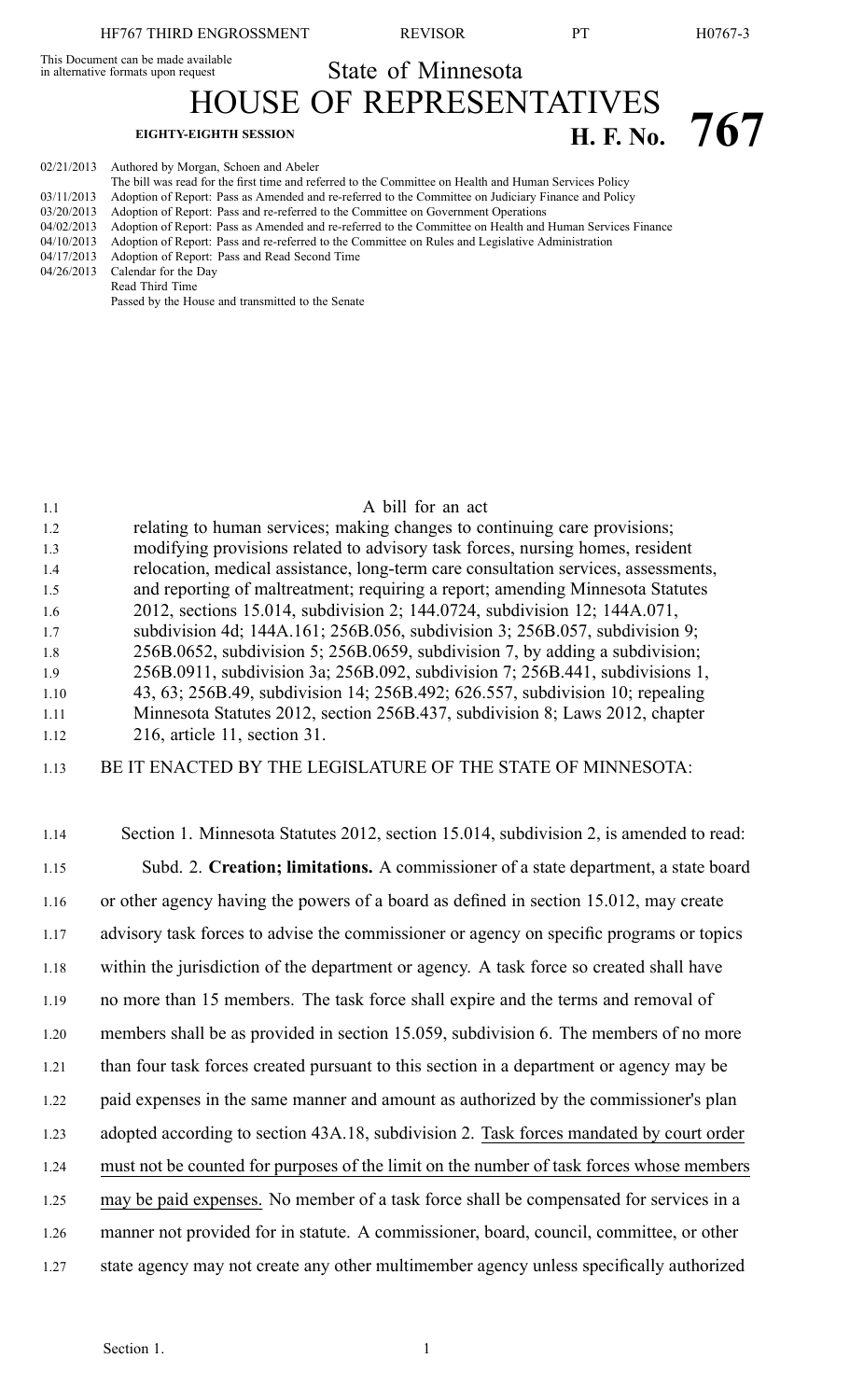2.1 by statute or unless the creation of the agency is authorized by federal law as <sup>a</sup> condition 2.2 precedent to the receipt of federal money.

2.3 Sec. 2. Minnesota Statutes 2012, section 144.0724, subdivision 12, is amended to read: 2.4 Subd. 12. **Appeal of nursing facility level of care determination.** A resident or 2.5 prospective resident whose level of care determination results in <sup>a</sup> denial of long-term 2.6 care services can appeal the determination as outlined in section 256B.0911, subdivision 2.7 3a, paragraph (h), clause  $(7)(9)$ .

2.8 Sec. 3. Minnesota Statutes 2012, section 144A.071, subdivision 4d, is amended to read: 2.9 Subd. 4d. **Consolidation of nursing facilities.** (a) The commissioner of health, 2.10 in consultation with the commissioner of human services, may approve <sup>a</sup> reques<sup>t</sup> for 2.11 consolidation of nursing facilities which includes the closure of one or more facilities 2.12 and the upgrading of the physical plant of the remaining nursing facility or facilities, 2.13 the costs of which exceed the threshold project limit under subdivision 2, clause (a). 2.14 The commissioners shall consider the criteria in this section, section 144A.073, and 2.15 section 256B.437, in approving or rejecting <sup>a</sup> consolidation proposal. In the event the 2.16 commissioners approve the request, the commissioner of human services shall calculate <sup>a</sup> 2.17 property rate adjustment according to clauses  $(1)$  to  $(3)$ :

2.18 (1) the closure of beds shall not be eligible for <sup>a</sup> planned closure rate adjustment 2.19 under section 256B.437, subdivision 6;

2.20 (2) the construction project permitted in this clause shall not be eligible for <sup>a</sup> 2.21 threshold project rate adjustment under section 256B.434, subdivision 4f, or <sup>a</sup> moratorium 2.22 exception adjustment under section 144A.073; and

2.23 (3) the property paymen<sup>t</sup> rate for <sup>a</sup> remaining facility or facilities shall be increased 2.24 by an amount equal to 65 percen<sup>t</sup> of the projected net cost savings to the state calculated in 2.25 paragraph (b), divided by the state's medical assistance percentage of medical assistance 2.26 dollars, and then divided by estimated medical assistance resident days, as determined 2.27 in paragraph (c), of the remaining nursing facility or facilities in the reques<sup>t</sup> in this 2.28 paragraph. The rate adjustment is effective on the later of the first day of the month 2.29 following completion of the construction upgrades in the consolidation plan or the first 2.30 day of the month following the complete closure of <sup>a</sup> facility designated for closure in the 2.31 consolidation plan. If more than one facility is receiving upgrades in the consolidation 2.32 plan, each facility's date of construction completion must be evaluated separately. 2.33 (b) For purposes of calculating the net cost savings to the state, the commissioner 2.34 shall consider clauses (1) to (7):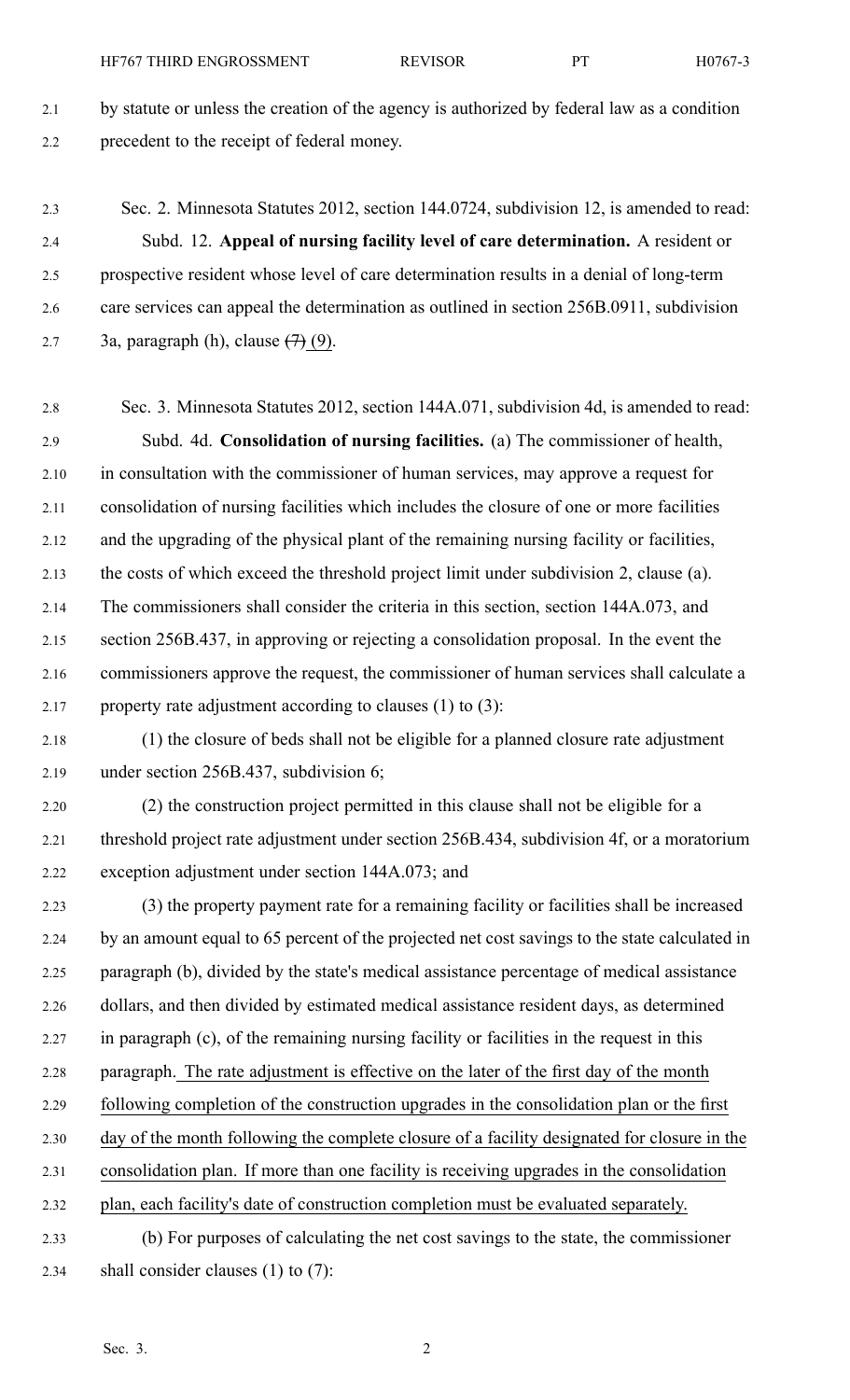| 3.1  | (1) the annual savings from estimated medical assistance payments from the net                      |
|------|-----------------------------------------------------------------------------------------------------|
| 3.2  | number of beds closed taking into consideration only beds that are in active service on the         |
| 3.3  | date of the request and that have been in active service for at least three years;                  |
| 3.4  | (2) the estimated annual cost of increased case load of individuals receiving services              |
| 3.5  | under the elderly waiver;                                                                           |
| 3.6  | (3) the estimated annual cost of elderly waiver recipients receiving support under                  |
| 3.7  | group residential housing;                                                                          |
| 3.8  | (4) the estimated annual cost of increased case load of individuals receiving services              |
| 3.9  | under the alternative care program;                                                                 |
| 3.10 | (5) the annual loss of license surcharge payments on closed beds;                                   |
| 3.11 | (6) the savings from not paying planned closure rate adjustments that the facilities                |
| 3.12 | would otherwise be eligible for under section 256B.437; and                                         |
| 3.13 | (7) the savings from not paying property payment rate adjustments from submission                   |
| 3.14 | of renovation costs that would otherwise be eligible as threshold projects under section            |
| 3.15 | 256B.434, subdivision 4f.                                                                           |
| 3.16 | (c) For purposes of the calculation in paragraph (a), clause (3), the estimated medical             |
| 3.17 | assistance resident days of the remaining facility or facilities shall be computed assuming         |
| 3.18 | 95 percent occupancy multiplied by the historical percentage of medical assistance                  |
| 3.19 | resident days of the remaining facility or facilities, as reported on the facility's or facilities' |
| 3.20 | most recent nursing facility statistical and cost report filed before the plan of closure           |
| 3.21 | is submitted, multiplied by 365.                                                                    |
| 3.22 | (d) For purposes of net cost of savings to the state in paragraph (b), the average                  |
| 3.23 | occupancy percentages will be those reported on the facility's or facilities' most recent           |
| 3.24 | nursing facility statistical and cost report filed before the plan of closure is submitted, and     |
| 3.25 | the average payment rates shall be calculated based on the approved payment rates in                |
| 3.26 | effect at the time the consolidation request is submitted.                                          |
| 3.27 | (e) To qualify for the property payment rate adjustment under this provision, the                   |
| 3.28 | closing facilities shall:                                                                           |
| 3.29 | (1) submit an application for closure according to section 256B.437, subdivision                    |
| 3.30 | $3;$ and                                                                                            |
| 3.31 | (2) follow the resident relocation provisions of section 144A.161.                                  |
| 3.32 | (f) The county or counties in which a facility or facilities are closed under this                  |
| 3.33 | subdivision shall not be eligible for designation as a hardship area under section 144A.071,        |
| 3.34 | subdivision 3, for five years from the date of the approval of the proposed consolidation.          |
| 3.35 | The applicant shall notify the county of this limitation and the county shall acknowledge           |
| 3.36 | this in a letter of support.                                                                        |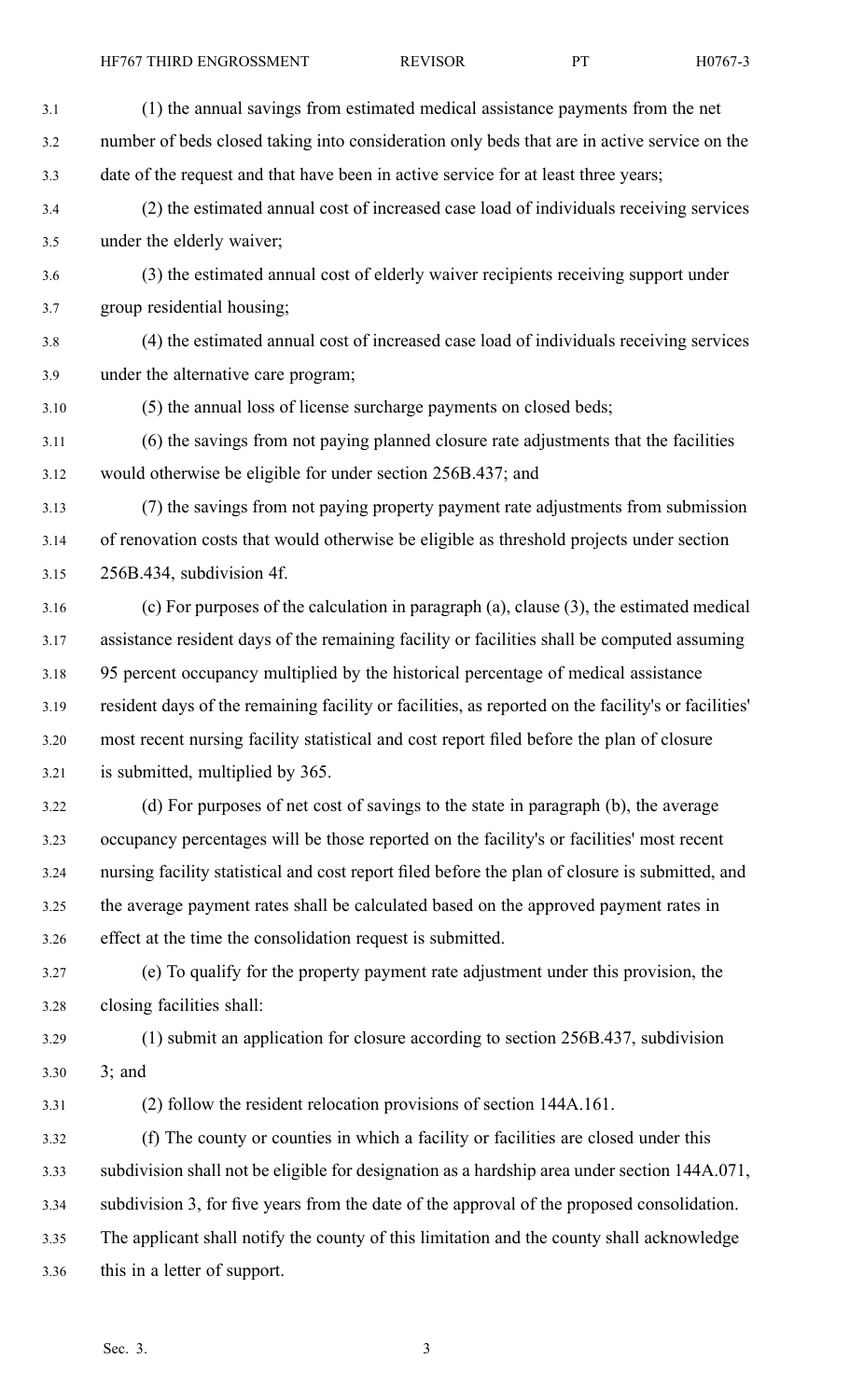| 4.1  | Sec. 4. Minnesota Statutes 2012, section 144A.161, is amended to read:                        |
|------|-----------------------------------------------------------------------------------------------|
| 4.2  | 144A.161 NURSING HOME AND BOARDING CARE HOME RESIDENT                                         |
| 4.3  | <b>RELOCATION.</b>                                                                            |
| 4.4  | Subdivision 1. Definitions. The definitions in this subdivision apply to subdivisions         |
| 4.5  | 2 to 10.                                                                                      |
| 4.6  | (a) "Change in operations" means any alteration in operations which would require             |
| 4.7  | or encourage the relocation of residents.                                                     |
| 4.8  | (b) "Closure" or "closing" means the cessation of operations of a facility and the            |
| 4.9  | delicensure and decertification of all beds within the facility.                              |
| 4.10 | (b) "Curtailment," "reduction," or "Change" refers to any change in operations which          |
| 4.11 | would result in or encourage the relocation of residents.                                     |
| 4.12 | (c) "Facility" means a nursing home licensed pursuant to this chapter, or a certified         |
| 4.13 | boarding care home licensed pursuant to sections 144.50 to 144.56. "Contact information"      |
| 4.14 | means name, address, and telephone number and, when available, e-mail address and             |
| 4.15 | facsimile number.                                                                             |
| 4.16 | (d) "Licensee" means the owner of the facility or the owner's designee or the                 |
| 4.17 | commissioner of health for a facility in receivership.                                        |
| 4.18 | $(e)$ (d) "County social services agency" means the county or multicounty social              |
| 4.19 | service agency authorized under sections 393.01 and 393.07, as the agency responsible for     |
| 4.20 | providing social services for the county in which the nursing home facility is located.       |
| 4.21 | (e) "Facility" means a nursing home licensed pursuant to this chapter, or a boarding          |
| 4.22 | care home licensed pursuant to sections 144.50 to 144.56.                                     |
| 4.23 | (f) "Licensee" means the owner of the facility or the owner's designee or the                 |
| 4.24 | commissioner of health for a facility in receivership.                                        |
| 4.25 | $(\text{f})$ (g) "Plan" or "relocation plan" means a description of the process developed     |
| 4.26 | under subdivision 3, paragraph (b), for the relocation of residents in cases of a facility    |
| 4.27 | closure, eurtailment, reduction, or change in operations in a facility and the subsequent     |
| 4.28 | relocation of residents.                                                                      |
| 4.29 | (h) "Reduction" means a decrease in the number of beds that would require or                  |
| 4.30 | encourage the relocation of residents.                                                        |
| 4.31 | $(g)$ (i) "Relocation" means the discharge of a resident and movement of the resident         |
| 4.32 | to another facility or living arrangement as a result of the closing, eurtailment, reduction, |
| 4.33 | or change in operations of a nursing home or boarding care home facility.                     |
| 4.34 | "Responsible party" means an individual acting as a legal representative for the<br>(i)       |
| 4.35 | resident.                                                                                     |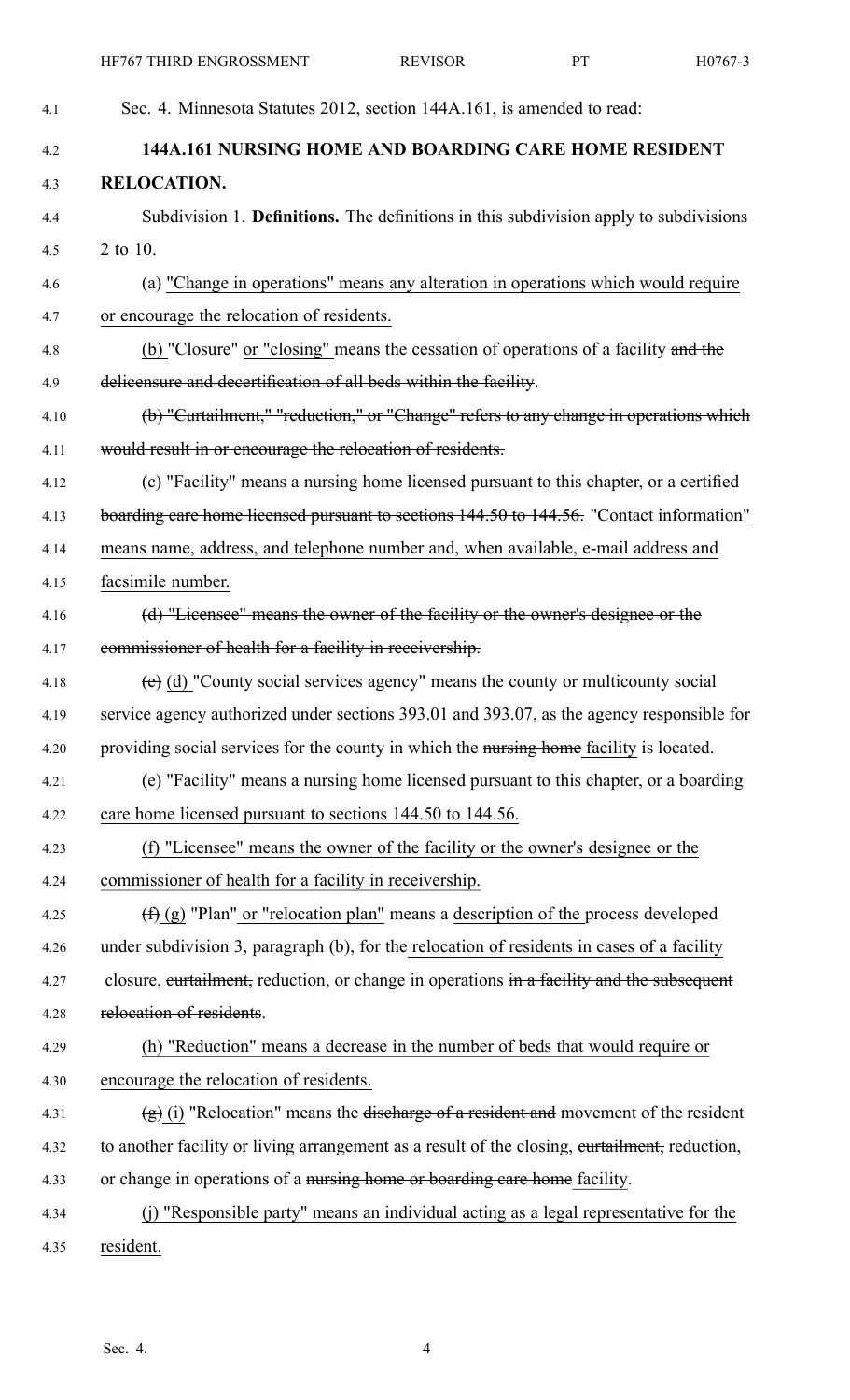HF767 THIRD ENGROSSMENT REVISOR PT H0767-3

5.1 Subd. 1a. **Scope.** Where <sup>a</sup> facility is undertaking <sup>a</sup> closure, curtailment, reduction, 5.2 or change in operations, or where <sup>a</sup> housing with services unit registered under chapter 5.3 144D is closed because the space that it occupies is being replaced by <sup>a</sup> nursing facility 5.4 bed that is being reactivated from layaway status, the facility and the county social 5.5 services agency must comply with the requirements of this section. 5.6 Subd. 2. **Initial notice from licensee.** (a) A licensee shall notify the following 5.7 parties in writing when there is an intent to close or curtail, reduce, or change operations 5.8 which that would result in require or encourage the relocation of residents: 5.9 (1) the commissioner of health; 5.10 (2) the commissioner of human services; 5.11 (3) the county social services agency; 5.12 (4) the Office of Ombudsman for Long-Term Care; and 5.13 (5) the Office of Ombudsman for Mental Health and Developmental Disabilities.; and 5.14 (6) the managed care organizations contracting with Minnesota health care programs 5.15 within the county where the nursing facility is located. 5.16 (b) The written notice shall include the names, telephone numbers, facsimile 5.17 mumbers, and e-mail addresses contact information of the persons in the facility 5.18 responsible for coordinating the licensee's efforts in the planning process, and the number 5.19 of residents potentially affected by the closure or curtailment, reduction, or change in 5.20 operations. Only the copy of the notice provided to the county social services agency shall 5.21 include <sup>a</sup> complete resident census, including resident name, date of birth, Social Security 5.22 number, and medical assistance identification number if it is available. 5.23 (c) For <sup>a</sup> facility that is reducing or changing operations, after providing written 5.24 notice under this section subdivision 5a, and prior to admission, the facility must fully 5.25 inform prospective residents and their families responsible parties of the intent to elose or 5.26 eurtail, reduce, or change operations, and of the relocation plan. 5.27 (d) A closing facility is prohibited from admitting any new residents on or after the 5.28 date of the written notice provided under subdivision 5a. 5.29 Subd. 3. **Planning process.** (a) The county social services agency shall, within 5.30 five working days of receiving initial notice of the licensee's intent to close or curtail, 5.31 reduce, or change operations, provide the licensee and all parties identified in subdivision 5.32 2, paragraph (a), with the names, telephone numbers, facsimile numbers, and e-mail 5.33 addresses contact information of those persons responsible for coordinating county social 5.34 services agency efforts in the planning process. 5.35 (b) Within ten working days of receipt of the notice under subdivision 2, paragraph 5.36 (a), the county social services agency and licensee shall meet to develop the relocation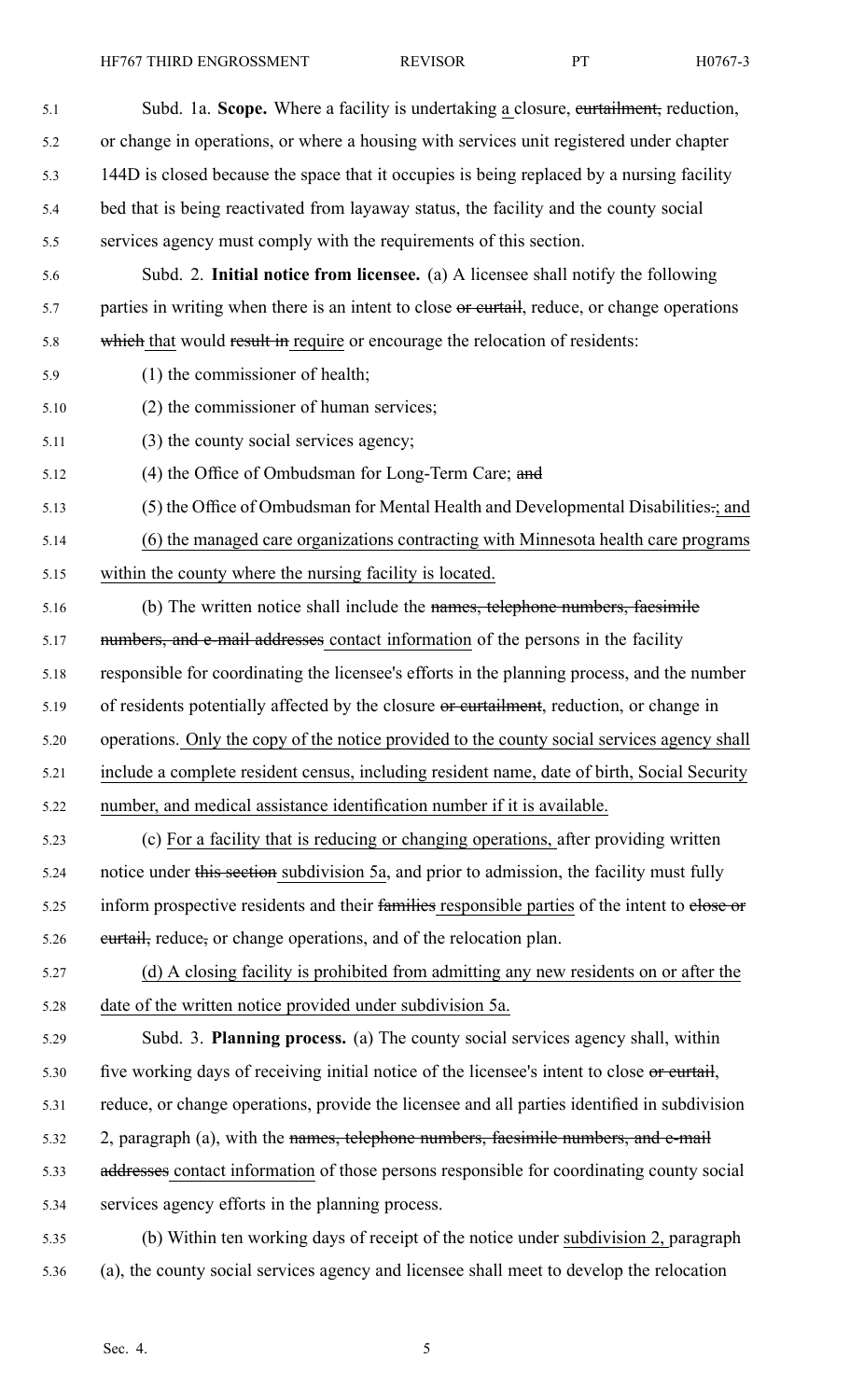| 6.1  | plan. The county social services agency shall inform the Departments Department of             |
|------|------------------------------------------------------------------------------------------------|
| 6.2  | Health and the Department of Human Services, the Office of Ombudsman for Long-Term             |
| 6.3  | Care, and the Office of Ombudsman for Mental Health and Developmental Disabilities of          |
| 6.4  | the date, time, and location of the meeting so that their representatives may attend. The      |
| 6.5  | relocation plan must be completed within no later than 45 days of after receipt of the initial |
| 6.6  | notice in subdivision 2, paragraph (a). However, the plan may be finalized on an earlier       |
| 6.7  | schedule agreed to by all parties. To the extent practicable, consistent with requirements     |
| 6.8  | to protect the safety and health of residents, the commissioner may authorize the planning     |
| 6.9  | process under this subdivision to occur concurrent with the 60-day notice required under       |
| 6.10 | subdivision $5a$ . The plan shall:                                                             |
| 6.11 | (1) identify the expected date of closure, eurtailment, reduction, or change in                |
| 6.12 | operations;                                                                                    |
| 6.13 | (2) outline the process for public notification of the closure, eurtailment, reduction,        |
| 6.14 | or change in operations;                                                                       |
| 6.15 | (3) identify efforts that will be made to include other stakeholders in the relocation         |
| 6.16 | process;                                                                                       |
| 6.17 | (4) outline the process to ensure 60-day advance written notice to residents, family           |
| 6.18 | members, and designated representatives;                                                       |
| 6.19 | (5) present an aggregate description of the resident population remaining to be                |
| 6.20 | relocated and the population's needs;                                                          |
| 6.21 | (6) outline the individual resident assessment process to be utilized;                         |
| 6.22 | (7) identify an inventory of available relocation options and resources, including             |
| 6.23 | home and community-based services;                                                             |
| 6.24 | $(8)$ identify a timeline for submission of the list identified in subdivision 5 $e$ ,         |
| 6.25 | $\frac{1}{2}$ paragraph $(b)$ ;                                                                |
| 6.26 | $(9)$ (8) identify a schedule for the timely completion of each element of the plan; and       |
| 6.27 | $(10)$ (9) identify the steps the licensee and the county social services agency will          |
| 6.28 | take to address the relocation needs of individual residents who may be difficult to place     |
| 6.29 | due to specialized care needs such as behavioral health problems.; and                         |
| 6.30 | (10) identify the steps needed to share information and coordinate relocation efforts          |
| 6.31 | with managed care organizations.                                                               |
| 6.32 | (c) All parties to the plan shall refrain from any public notification of the intent to        |
| 6.33 | close or curtail, reduce, or change operations until a relocation plan has been established    |
| 6.34 | and the notice in subdivision 5a is given. If the planning process occurs concurrently with    |
| 6.35 | the 60-day notice period, this requirement does not apply once 60-day notice is given.         |
|      |                                                                                                |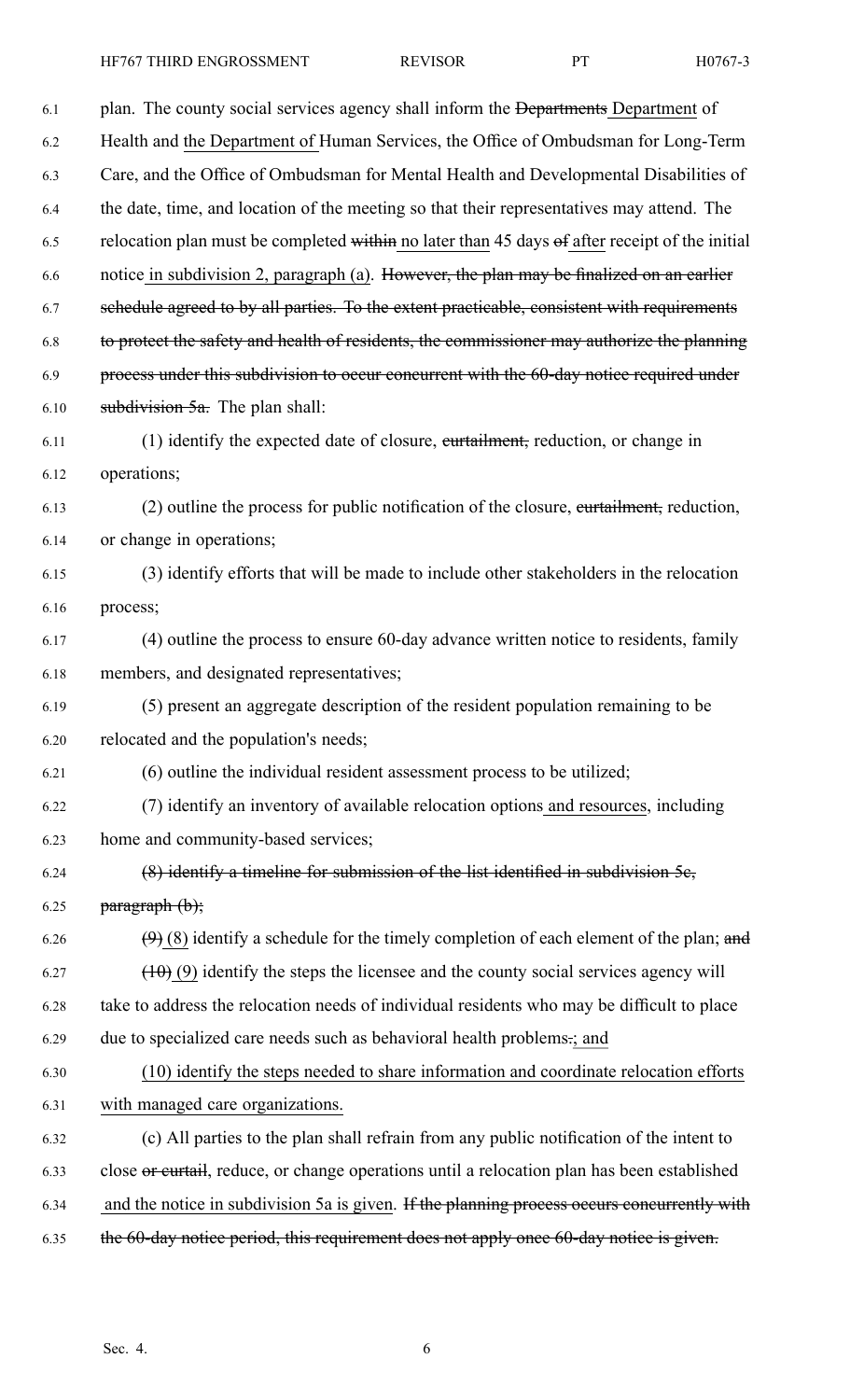HF767 THIRD ENGROSSMENT REVISOR PT H0767-3

| 7.1  | Subd. 4. Responsibilities of licensee for resident relocations. The licensee shall            |
|------|-----------------------------------------------------------------------------------------------|
| 7.2  | provide for the safe, orderly, and appropriate relocation of residents. The licensee and      |
| 7.3  | facility staff shall cooperate with representatives from the county social services agency,   |
| 7.4  | the Department of Health, the Department of Human Services, the Office of Ombudsman           |
| 7.5  | for Long-Term Care, and the Office of Ombudsman for Mental Health and Developmental           |
| 7.6  | Disabilities in planning for and implementing the relocation of residents.                    |
| 7.7  | Subd. 5. Licensee responsibilities prior related to relocation sending the notice             |
| 7.8  | in subdivision 5a. (a) The licensee shall establish an interdisciplinary team responsible     |
| 7.9  | for coordinating and implementing the plan. The interdisciplinary team shall include          |
| 7.10 | representatives from the county social services agency, the Office of Ombudsman for           |
| 7.11 | Long-Term Care, the Office of the Ombudsman for Mental Health and Developmental               |
| 7.12 | Disabilities, facility staff that provide direct care services to the residents, and facility |
| 7.13 | administration.                                                                               |
| 7.14 | (b) Concurrent with the notice provided in subdivision 5a, the licensee shall                 |
| 7.15 | provide a an updated resident census summary document to the county social services           |
| 7.16 | agency, the Ombudsman for Long-Term Care, and the Ombudsman for Mental Health                 |
| 7.17 | and Developmental Disabilities that includes the following information on each resident       |
| 7.18 | to be relocated:                                                                              |
| 7.19 | (1) resident name;                                                                            |
| 7.20 | (2) date of birth;                                                                            |
| 7.21 | (3) Social Security number;                                                                   |
| 7.22 | (4) payment source and medical assistance identification number, if applicable;               |
| 7.23 | (5) county of financial responsibility if the resident is enrolled in a Minnesota health      |
| 7.24 | care program;                                                                                 |
| 7.25 | (6) date of admission to the facility;                                                        |
| 7.26 | (7) all current diagnoses;                                                                    |
| 7.27 | (8) the name of and contact information for the resident's physician;                         |
| 7.28 | (9) the name and contact information for the resident's family or other designated            |
| 7.29 | representative responsible party;                                                             |
| 7.30 | (10) the names name of and contact information for any case managers manager,                 |
| 7.31 | managed care coordinator, or other care coordinator, if known; and                            |
| 7.32 | (11) information on the resident's status related to commitment and probation-; and           |
| 7.33 | (12) the name of the managed care organization in which the resident is enrolled,             |
| 7.34 | if known.                                                                                     |
| 7.35 | (e) The licensee shall consult with the county social services agency on the                  |
| 7.36 | availability and development of available resources and on the resident relocation process.   |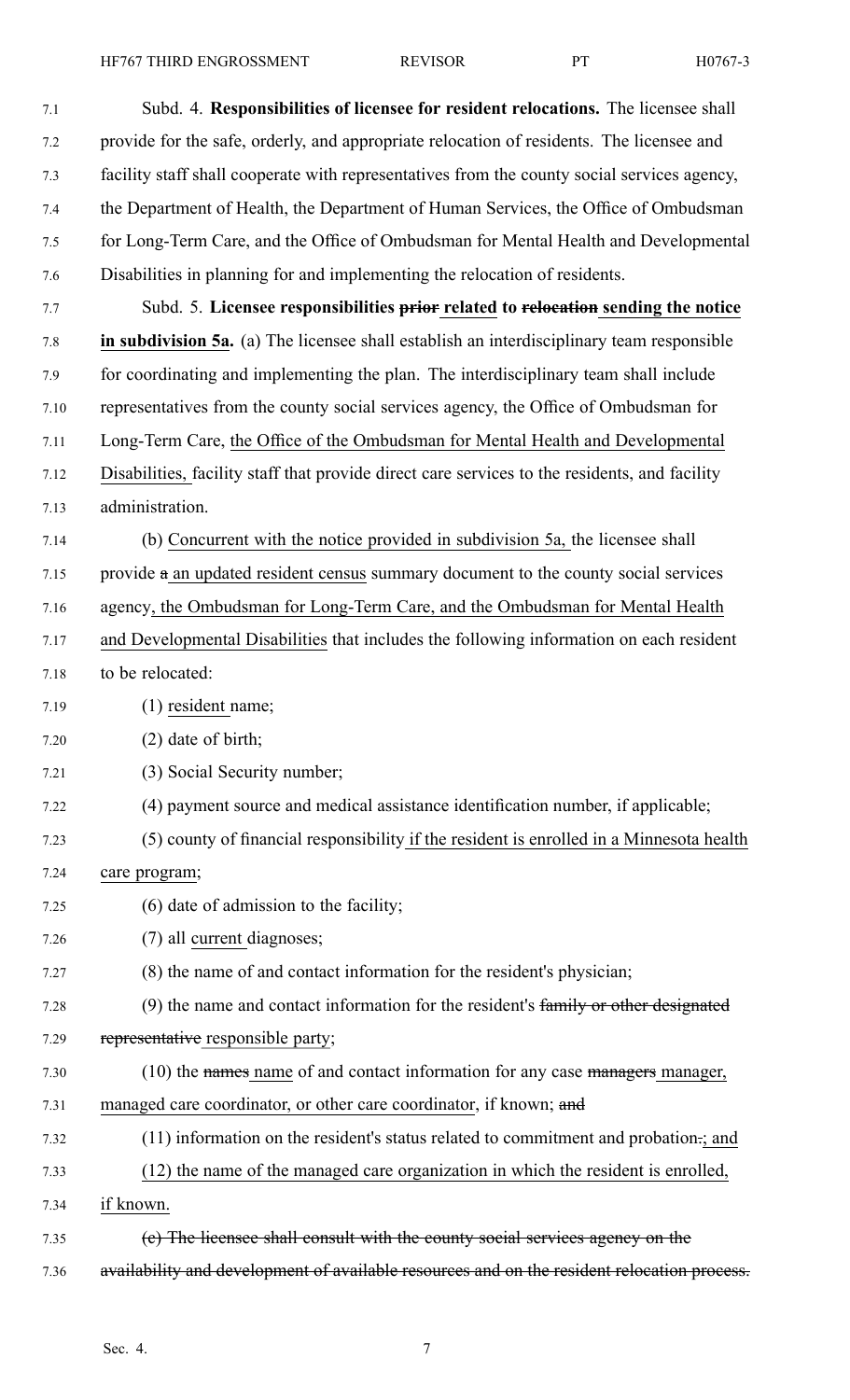| 8.1  | Subd. 5a. Administrator and licensee responsibilities responsibility to provide                    |
|------|----------------------------------------------------------------------------------------------------|
| 8.2  | notice. At least 60 days before the proposed date of closing, eurtailment, reduction, or           |
| 8.3  | change in operations as agreed to in the plan, the licensee administrator shall send a             |
| 8.4  | written notice of closure or curtailment, reduction, or change in operations to each resident      |
| 8.5  | being relocated, the resident's family member or designated representative responsible             |
| 8.6  | party, and the resident's managed care organization if it is known, the county social              |
| 8.7  | services agency, the commissioner of health, the commissioner of human services, the               |
| 8.8  | Office of Ombudsman for Long-Term Care and the Office of Ombudsman for Mental                      |
| 8.9  | Health and Developmental Disabilities, the resident's attending physician, and, in the case        |
| 8.10 | of a complete facility closure, the Centers for Medicare and Medicaid Services regional            |
| 8.11 | office designated representative. The notice must include the following:                           |
| 8.12 | (1) the date of the proposed closure, eurtailment, reduction, or change in operations;             |
| 8.13 | (2) the name, address, telephone number, faesimile number, and e-mail address                      |
| 8.14 | contact information of the individual or individuals in the facility responsible for providing     |
| 8.15 | assistance and information;                                                                        |
| 8.16 | (3) notification of upcoming meetings for residents, families and designated                       |
| 8.17 | representatives responsible parties, and resident and family councils to discuss the plan          |
| 8.18 | for relocation of residents;                                                                       |
| 8.19 | (4) the name, address, and telephone number contact information of the county                      |
| 8.20 | social services agency contact person; and                                                         |
| 8.21 | (5) the name, address, and telephone number contact information of the Office of                   |
| 8.22 | Ombudsman for Long-Term Care and the Office of Ombudsman for Mental Health and                     |
| 8.23 | Developmental Disabilities.                                                                        |
| 8.24 | The notice must comply with all applicable state and federal requirements for notice               |
| 8.25 | of transfer or discharge of nursing home residents.                                                |
| 8.26 | Subd. 5b. Licensee responsibility regarding medical information. The licensee                      |
| 8.27 | shall request the attending physician provide or arrange for the release of medical                |
| 8.28 | information needed to update resident medical records and prepare all required forms               |
| 8.29 | and discharge summaries.                                                                           |
| 8.30 | Subd. 5c. Licensee responsibility regarding placement information. $(a)$ The                       |
| 8.31 | licensee shall provide sufficient preparation to residents each resident to ensure safe, and       |
| 8.32 | orderly <del>, and appropriate</del> discharge and relocation. The licensee shall assist residents |
| 8.33 | each resident in finding placements that respond to personal preferences, such as desired          |
| 8.34 | geographic location take into consideration quality, services, location, the resident's needs      |
| 8.35 | and choices, and the best interests of each resident.                                              |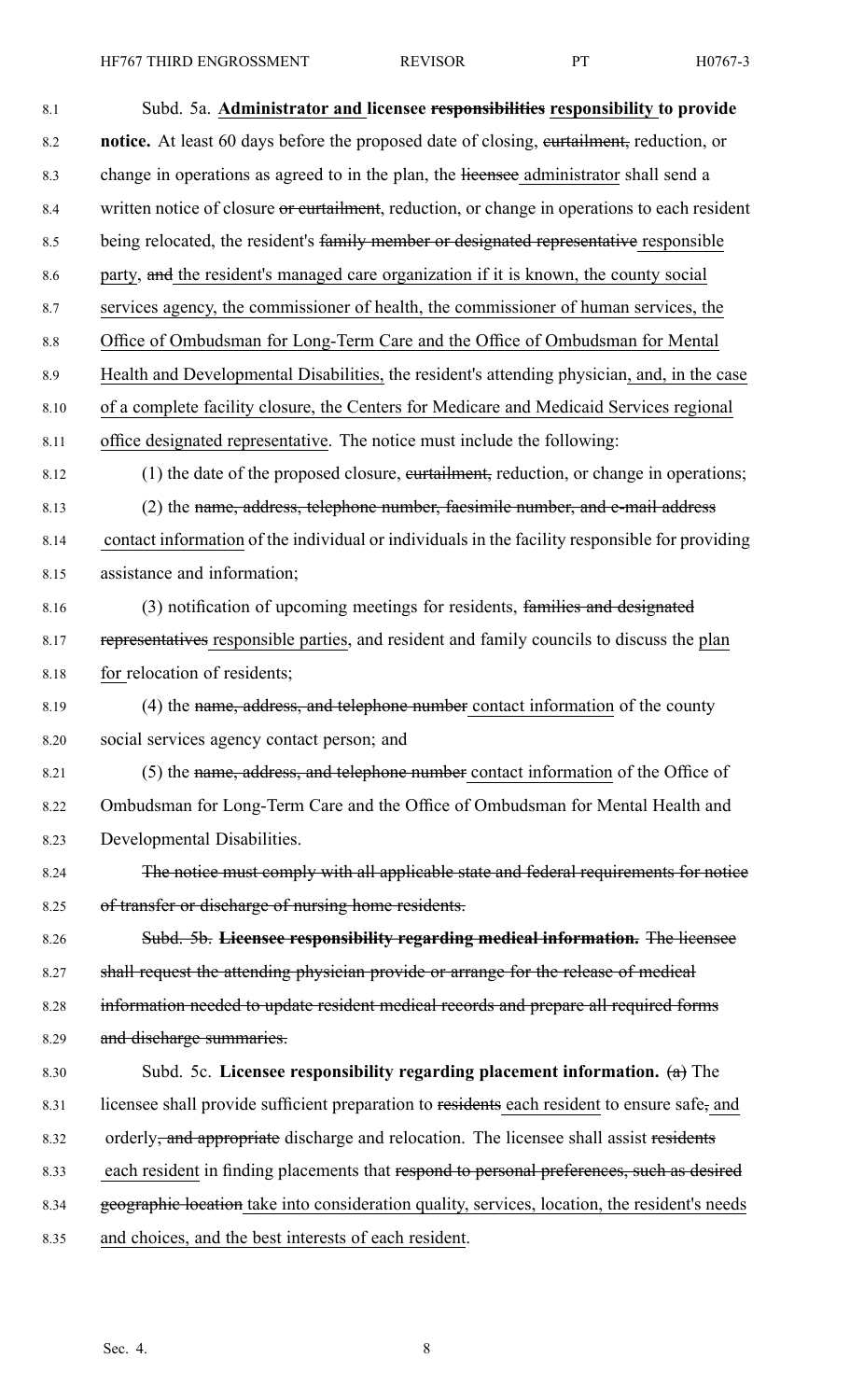| 9.1  | (b) The licensee shall prepare a resource list with several relocation options for each       |
|------|-----------------------------------------------------------------------------------------------|
| 9.2  | resident. The list must contain the following information for each relocation option,         |
| 9.3  | when applicable:                                                                              |
| 9.4  | (1) the name, address, and telephone and facsimile numbers of each facility with              |
| 9.5  | appropriate, available beds or services;                                                      |
| 9.6  | $(2)$ the certification level of the available beds;                                          |
| 9.7  | (3) the types of services available; and                                                      |
| 9.8  | (4) the name, address, and telephone and faesimile numbers of appropriate available           |
| 9.9  | home and community-based placements, services, and settings or other options for              |
| 9.10 | individuals with special needs.                                                               |
| 9.11 | The list shall be made available to residents and their families or designated                |
| 9.12 | representatives, and upon request to the Office of Ombudsman for Long-Term Care, the          |
| 9.13 | Office of Ombudsman for Mental Health and Developmental Disabilities, and the county          |
| 9.14 | social services agency.                                                                       |
| 9.15 | (e) The Senior LinkAge line may make available via a Web site the name, address,              |
| 9.16 | and telephone and facsimile numbers of each facility with available beds, the certification   |
| 9.17 | level of the available beds, the types of services available, and the number of beds that are |
| 9.18 | available as updated daily by the listed facilities. The licensee must provide residents,     |
| 9.19 | their families or designated representatives, the Office of Ombudsman for Long-Term           |
| 9.20 | Care, the Office of Ombudsman for Mental Health and Developmental Disabilities, and           |
| 9.21 | the county social services agency with the toll-free number and Web site address for          |
| 9.22 | the Senior LinkAge line.                                                                      |
| 9.23 | Subd. 5d. Licensee responsibility to meet with residents and families responsible             |
| 9.24 | parties. Following the establishment of the plan, the licensee shall conduct meetings with    |
| 9.25 | residents, families and designated representatives responsible parties, and resident and      |
| 9.26 | family councils to notify them of the process for resident relocation. Representatives from   |
| 9.27 | the local county social services agency, the Office of Ombudsman for Long-Term Care,          |
| 9.28 | the Office of Ombudsman for Mental Health and Developmental Disabilities, managed             |
| 9.29 | care organizations with residents in the facility, the commissioner of health, and the        |
| 9.30 | commissioner of human services shall receive advance notice of the meetings.                  |
| 9.31 | Subd. 5e. Licensee responsibility for site visits. The licensee shall assist                  |
| 9.32 | residents desiring to make site visits to facilities with available beds or other appropriate |
| 9.33 | living options to which the resident may relocate, unless it is medically inadvisable, as     |
| 9.34 | documented by the attending physician in the resident's care record. The licensee shall       |

9.35 provide or arrange make available to the resident at no charge transportation for up to 9.36 three site visits to facilities or other living options within a 50-mile radius to which the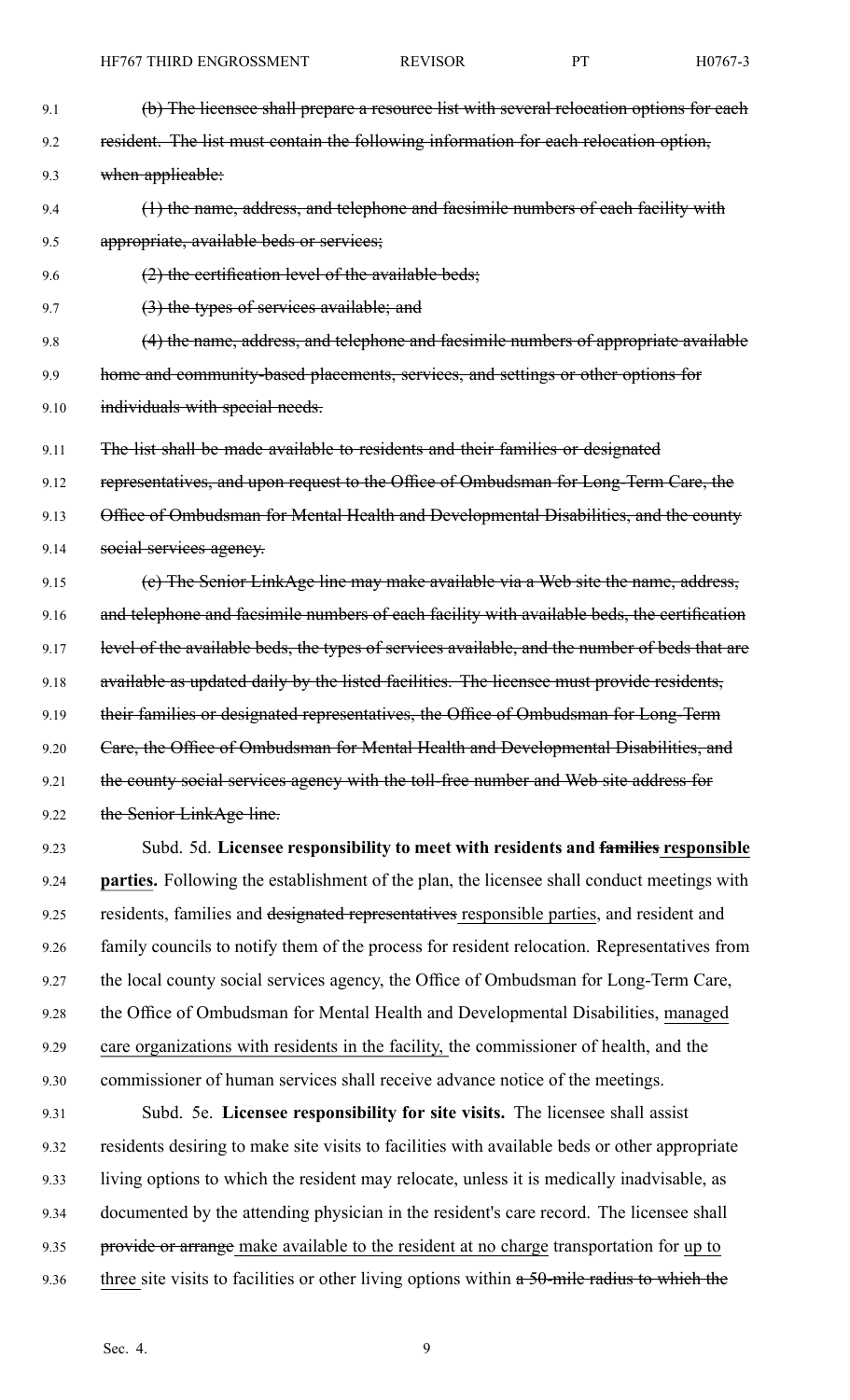10.1 resident may relocate, or within a larger radius if no suitable options are available within 10.2 50 miles. The licensee shall provide available written materials to residents on a potential 10.3 new facility or living option the county or contiguous counties.

10.4 Subd. 5f. **Licensee responsible responsibility for resident property, funds, and** 10.5 **telephone service communication devices.** (a) The licensee shall complete an inventory 10.6 of resident personal possessions and provide <sup>a</sup> copy of the final inventory to the resident 10.7 and the resident's designated representative responsible party prior to relocation. The 10.8 licensee shall be responsible for the transfer of the resident's possessions for all relocations 10.9 within a 50-mile radius of the facility, or within a larger radius if no suitable options are 10.10 available within 50 miles to a selected new location within the county or contiguous 10.11 counties. The licensee shall complete the transfer of resident possessions in <sup>a</sup> timely 10.12 manner, but no later than the date of the actual physical relocation of the resident.

10.13 (b) The licensee shall complete <sup>a</sup> final accounting of personal funds held in trust 10.14 by the facility and provide <sup>a</sup> copy of this accounting to the resident and the resident's 10.15 family or the resident's designated representative responsible party. The licensee shall be 10.16 responsible for the transfer of all personal funds held in trust by the facility. The licensee 10.17 shall complete the transfer of all personal funds in <sup>a</sup> timely manner.

10.18 (c) The licensee shall assist residents with the transfer and reconnection of service 10.19 for telephones or, for residents who are deaf or blind, other personal communication 10.20 devices or services. The licensee shall pay the costs associated with reestablishing 10.21 service for telephones or other personal communication devices or services, such as 10.22 connection fees or other onetime charges. The transfer or and reconnection of personal 10.23 communication devices or services shall be completed in <sup>a</sup> timely manner.

10.24 Subd. 5g. **Licensee responsibilities for final written discharge notice and records** 10.25 **transfer.** (a) The licensee shall provide the resident, the resident's family or designated 10.26 representative responsible parties, the resident's managed care organization, if known, 10.27 and the resident's attending physician with <sup>a</sup> final written discharge notice prior to the 10.28 relocation of the resident. The notice must:

10.29 (1) be provided seven days prior to the actual relocation, unless the resident agrees 10.30 to waive the right to advance notice; and

- 10.31 (2) identify the effective date of the anticipated relocation and the destination to 10.32 which the resident is being relocated.
- 10.33 (b) The licensee shall provide the receiving facility or other health, housing, or care 10.34 entity with complete and accurate resident records including contact information on for 10.35 family members, designated representatives responsible parties, guardians, social service 10.36 or other caseworkers, or other contact information and managed care coordinators. These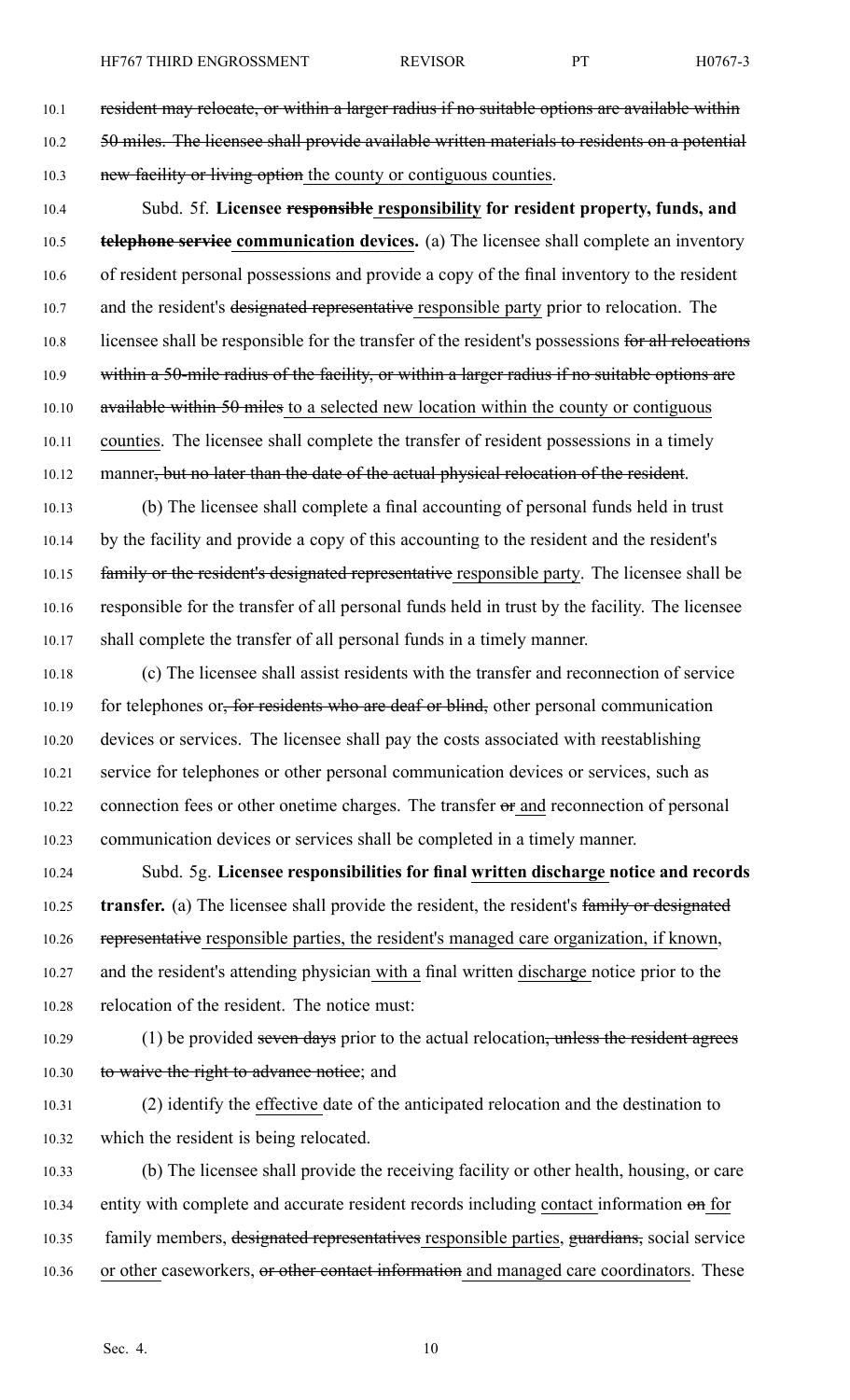11.1 records must also include all information necessary to provide appropriate medical care 11.2 and social services. This includes, but is not limited to, information on preadmission 11.3 screening, Level I and Level II screening, minimum data set (MDS), and all other 11.4 assessments, current resident diagnoses, social, behavioral, and medication information, 11.5 required forms, and discharge summaries. 11.6 (c) For residents with special care needs, the licensee shall consult with the receiving 11.7 facility or other placement entity and provide staff training or other preparation as needed 11.8 to assist in providing for the special needs. 11.9 Subd. 6. **Responsibilities of licensee during relocation.** (a) The licensee shall, at 11.10 no charge to the resident, make arrangements or provide for the transportation of residents 11.11 to the new facility or <del>placement within a 50-mile radius, or within a larger radius if no</del>

11.12 suitable options are available within 50 miles location within the county or contiguous

11.13 counties. The licensee shall provide <sup>a</sup> staff person to accompany the resident during 11.14 transportation to the new location within the county or contiguous counties, upon reques<sup>t</sup>

11.15 of the resident, the resident's family, or designated representative responsible party. The

11.16 discharge and relocation of residents must eomply with all applicable state and federal

11.17 requirements and must be conducted in a safe, and orderly, and appropriate manner.

11.18 The licensee must ensure that there is no disruption in providing meals, medications, or 11.19 treatments of <sup>a</sup> resident during the relocation process.

11.20 (b) Beginning the week following development of the initial relocation plan the 11.21 announcement in subdivision 5a, the licensee shall submit weekly status reports to the 11.22 commissioners commissioner of health and the commissioner of human services or their 11.23 designees, the Ombudsman for Long-Term Care and Ombudsman for Mental Health 11.24 and Developmental Disabilities, and to the county social services agency. The status

11.25 reports must be submitted in the format required by the commissioner of health and the

11.26 commissioner of human services. The initial status repor<sup>t</sup> must identify:

- 11.27 (1) the relocation plan developed;
- 11.28 (2) the interdisciplinary team members; and
- 11.29 (3) the number of residents to be relocated.
- 11.30 (c) Subsequent status reports must identify:
- 11.31 (1) any modifications to the plan;
- 11.32 (2) any change of interdisciplinary team members;
- 11.33 (3) the number of residents relocated;
- 11.34 (4) the destination to which residents have been relocated;
- 11.35 (5) the number of residents remaining to be relocated; and
- 11.36 (6) issues or problems encountered during the process and resolution of these issues.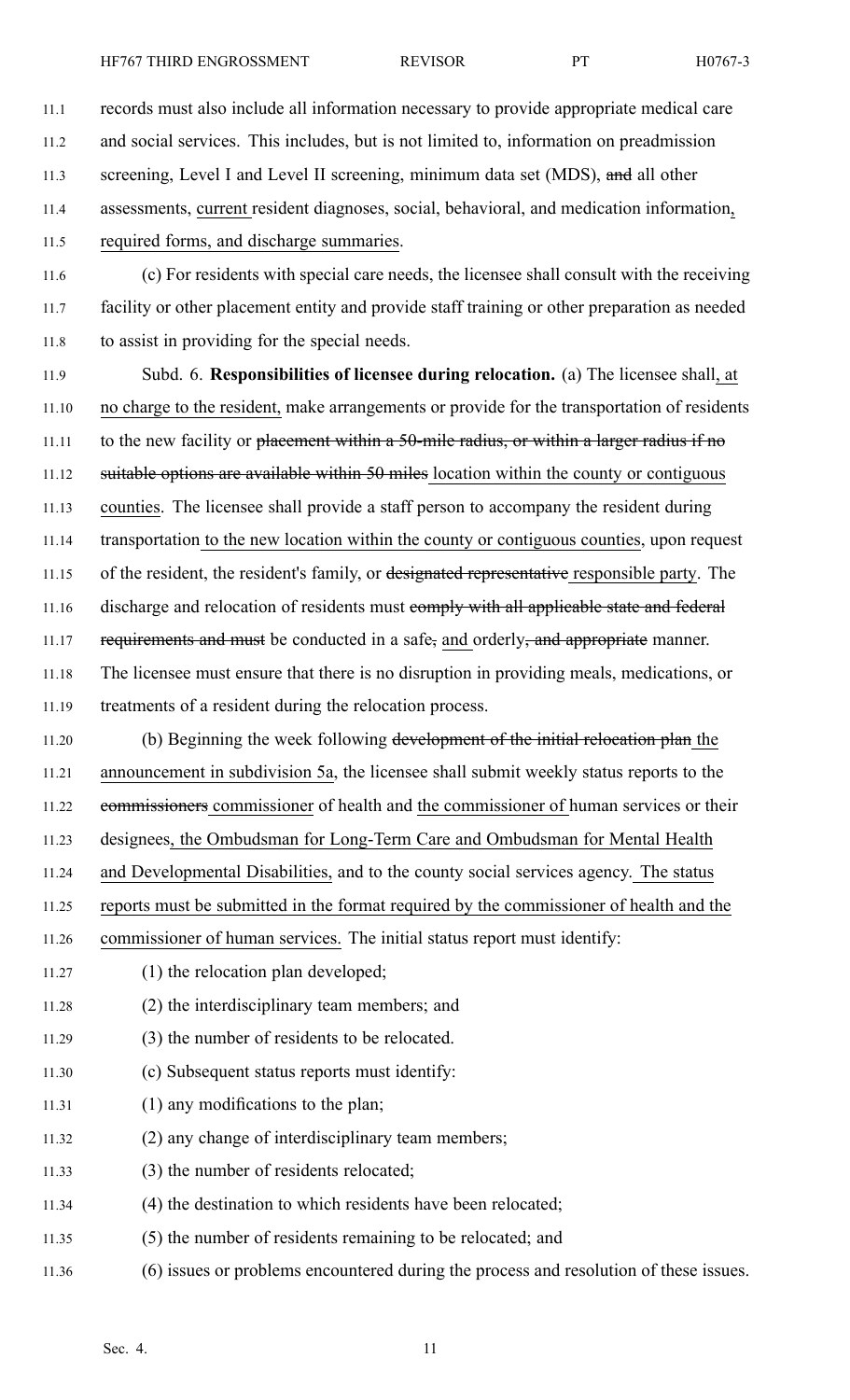12.1 Subd. 7. **Responsibilities of licensee following relocation.** The licensee shall retain 12.2 or make arrangements for the retention of all remaining resident records for the period 12.3 required by law. The licensee shall provide the Department of Health access to these 12.4 records. The licensee shall notify the Department of Health of the location of any resident 12.5 records that have not been transferred to the new facility or other health care entity. 12.6 Subd. 8. **Responsibilities of county social services agency.** (a) The county social 12.7 services agency shall participate in the meeting as outlined in subdivision 3, paragraph 12.8 (b), to develop <sup>a</sup> relocation plan. 12.9 (b) The county social services agency shall designate <sup>a</sup> representative to the 12.10 interdisciplinary team established by the licensee responsible for coordinating the 12.11 relocation efforts. 12.12 (c) The county social services agency shall serve as <sup>a</sup> resource in the relocation 12.13 process. 12.14 (d) Concurrent with the notice sent to residents from the licensee as provided in 12.15 subdivision 5a, the county social services agency shall provide written notice to residents, 12.16 family, or designated representatives and responsible parties describing: 12.17 (1) the county's role in the relocation process and in the follow-up to relocations; 12.18 (2) a the county social services agency contact name, address, and telephone number 12.19 information; and 12.20 (3) the name, address, and telephone number of contact information for the Office 12.21 of Ombudsman for Long-Term Care and the Office of Ombudsman for Mental Health 12.22 and Developmental Disabilities. 12.23 (e) The county social services agency designee shall meet with appropriate facility 12.24 staff to coordinate any assistance in the relocation process. This coordination shall include 12.25 participating in group meetings with residents, families, and designated representatives 12.26 responsible parties to explain the relocation process. 12.27 (f) Beginning from the initial notice given in subdivision 2, the county social services 12.28 agency shall monitor compliance with all components of this section and the plan developed 12.29 under subdivision 3, paragraph (b). If the licensee is not in compliance, the county 12.30 social services agency shall notify the commissioners commissioner of the Departments 12.31 Department of of Health and the commissioner of the Department of Human Services. 12.32 (g) Except as requested by the resident, family member, or designated representative 12.33 or responsible party and within the parameters of the Vulnerable Adults Act, the 12.34 county social services agency, in coordination with the commissioner of health and the 12.35 commissioner of human services, may halt <sup>a</sup> relocation that it deems inappropriate or 12.36 dangerous to the health or safety of <sup>a</sup> resident. In situations where <sup>a</sup> resident relocation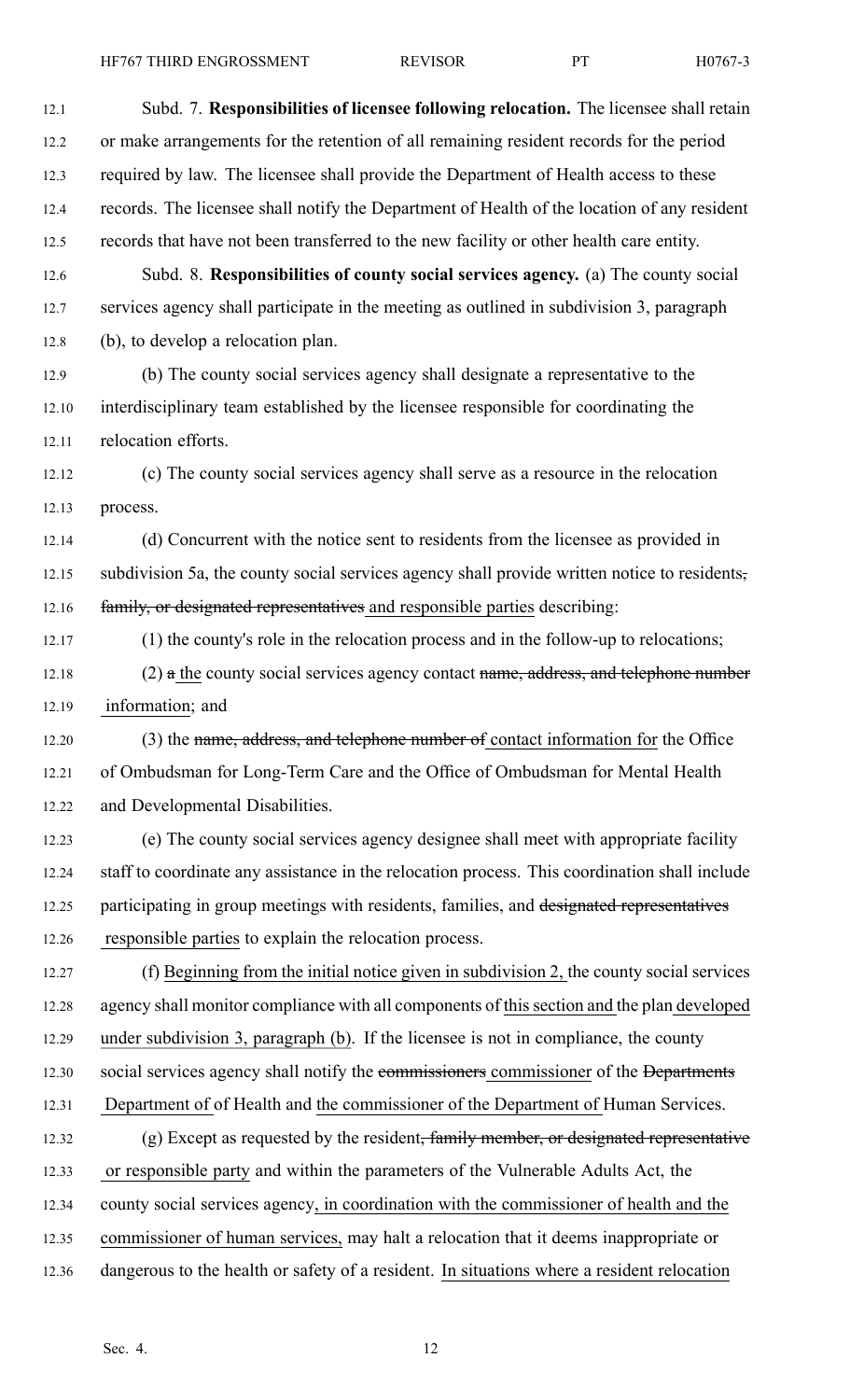13.1 is halted, the county social services agency must notify the resident, family, responsible

13.2 parties, Office of the Ombudsman for Long-Term Care and Office of the Ombudsman for

13.3 Mental Health and Developmental Disabilities, and resident's managed care organization,

13.4 of this action. The county social services agency shall pursue remedies to protect the 13.5 resident during the relocation process, including, but not limited to, assisting the resident 13.6 with filing an appeal of transfer or discharge, notification of all appropriate licensing 13.7 boards and agencies, and other remedies available to the county under section 626.557,

13.8 subdivision 10.

13.9 (h) A member of the county social services agency staff shall visit follow up 13.10 with relocated residents relocated within 100 miles of the county within 30 days after 13.11 the relocation. This requirement does not apply to changes in operation where the 13.12 facility moved to <sup>a</sup> new location and residents chose to move to that new location. 13.13 The requirement also does not apply to residents admitted after the notice of elosure 13.14 in subdivision 5a is given and discharged prior to the actual elosure change in facility 13.15 operations or reduction. County social services agency staff shall interview the resident 13.16 and family or designated representative, observe the resident on site, responsible party and 13.17 review and discuss pertinent medical or social records with appropriate facility staff to:

13.18 (1) assess the adjustment of the resident to the new placement;

- 13.19 (2) recommend services or methods to meet any special needs of the resident; and
- 13.20 (3) identify residents at risk.
- 13.21 (i) The county social services agency may shall conduct subsequent follow-up visits 13.22 on-site in cases where the adjustment of the resident to the new placement is in question.
- 13.23 (j) Within 60 days of the completion of the follow-up visits under paragraphs (h) and 13.24 (i), the county social services agency shall submit <sup>a</sup> written summary of the follow-up 13.25 work to the <del>Departments</del> Department of Health and the Department of Human Services in 13.26 <sup>a</sup> manner approved by the commissioners.
- 13.27 (k) The county social services agency shall submit to the <del>Departments</del> Department 13.28 of Health and the Department of Human Services <sup>a</sup> repor<sup>t</sup> of any issues that may require 13.29 further review or monitoring.
- 13.30 (l) The county social services agency shall be responsible for the safe and orderly 13.31 relocation of residents in cases where an emergen<sup>t</sup> need arises or when the licensee has 13.32 abrogated its responsibilities under the plan.
- 13.33 Subd. 9. **Penalties.** Upon the recommendation of the commissioner of health, 13.34 the commissioner of human services may eliminate <sup>a</sup> closure rate adjustment under 13.35 subdivision 10 for violations of this section.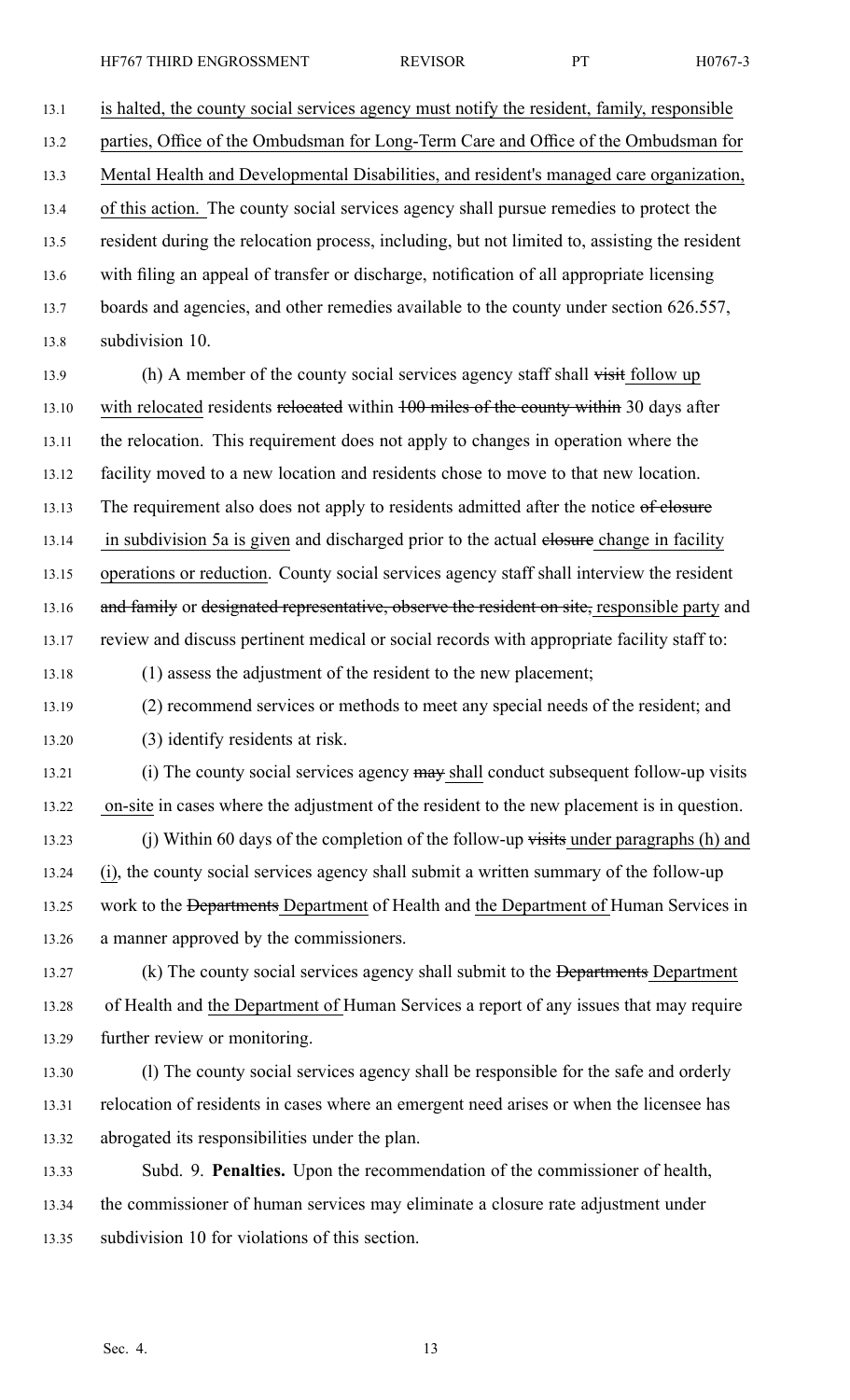14.1 Subd. 10. **Facility closure rate adjustment.** Upon the reques<sup>t</sup> of <sup>a</sup> closing facility, 14.2 the commissioner of human services must allow the facility <sup>a</sup> closure rate adjustment equal 14.3 to <sup>a</sup> 50 percen<sup>t</sup> paymen<sup>t</sup> rate increase to reimburse relocation costs or other costs related to 14.4 facility closure. This rate increase is effective on the date the facility's occupancy decreases 14.5 to 90 percen<sup>t</sup> of capacity days after the written notice of closure is distributed under 14.6 subdivision 5 and shall remain in effect for <sup>a</sup> period of up to 60 days. The commissioner 14.7 shall delay the implementation of rate adjustments under section 256B.437, subdivisions 14.8 3, paragraph (b), and 6, paragraph (a), to offset the cost of this rate adjustment.

14.9 Subd. 11. **County costs.** The commissioner of human services shall allocate up 14.10 to \$450 in total state and federal funds per nursing facility bed that is closing, within 14.11 the limits of the appropriation specified for this purpose, to be used for relocation costs 14.12 incurred by counties for resident relocation under this section or planned closures under 14.13 section 256B.437. To be eligible for this allocation, a county in which a nursing facility 14.14 closes must provide to the commissioner a detailed statement in a form provided by the 14.15 commissioner of additional costs, not to exceed \$450 in total state and federal funds per 14.16 bed closed, that are directly incurred related to the county's role in the relocation process.

14.17 Sec. 5. Minnesota Statutes 2012, section 256B.056, subdivision 3, is amended to read: 14.18 Subd. 3. **Asset limitations for individuals and families.** (a) To be eligible for 14.19 medical assistance, <sup>a</sup> person must not individually own more than \$3,000 in assets, or if <sup>a</sup> 14.20 member of <sup>a</sup> household with two family members, husband and wife, or paren<sup>t</sup> and child, 14.21 the household must not own more than \$6,000 in assets, plus \$200 for each additional 14.22 legal dependent. In addition to these maximum amounts, an eligible individual or family 14.23 may accrue interest on these amounts, but they must be reduced to the maximum at the 14.24 time of an eligibility redetermination. The accumulation of the clothing and personal 14.25 needs allowance according to section 256B.35 must also be reduced to the maximum at 14.26 the time of the eligibility redetermination. The value of assets that are not considered in 14.27 determining eligibility for medical assistance is the value of those assets excluded under 14.28 the supplemental security income program for aged, blind, and disabled persons, with 14.29 the following exceptions:

14.30 (1) household goods and personal effects are not considered;

14.31 (2) capital and operating assets of <sup>a</sup> trade or business that the local agency determines 14.32 are necessary to the person's ability to earn an income are not considered;

14.33 (3) motor vehicles are excluded to the same extent excluded by the supplemental 14.34 security income program;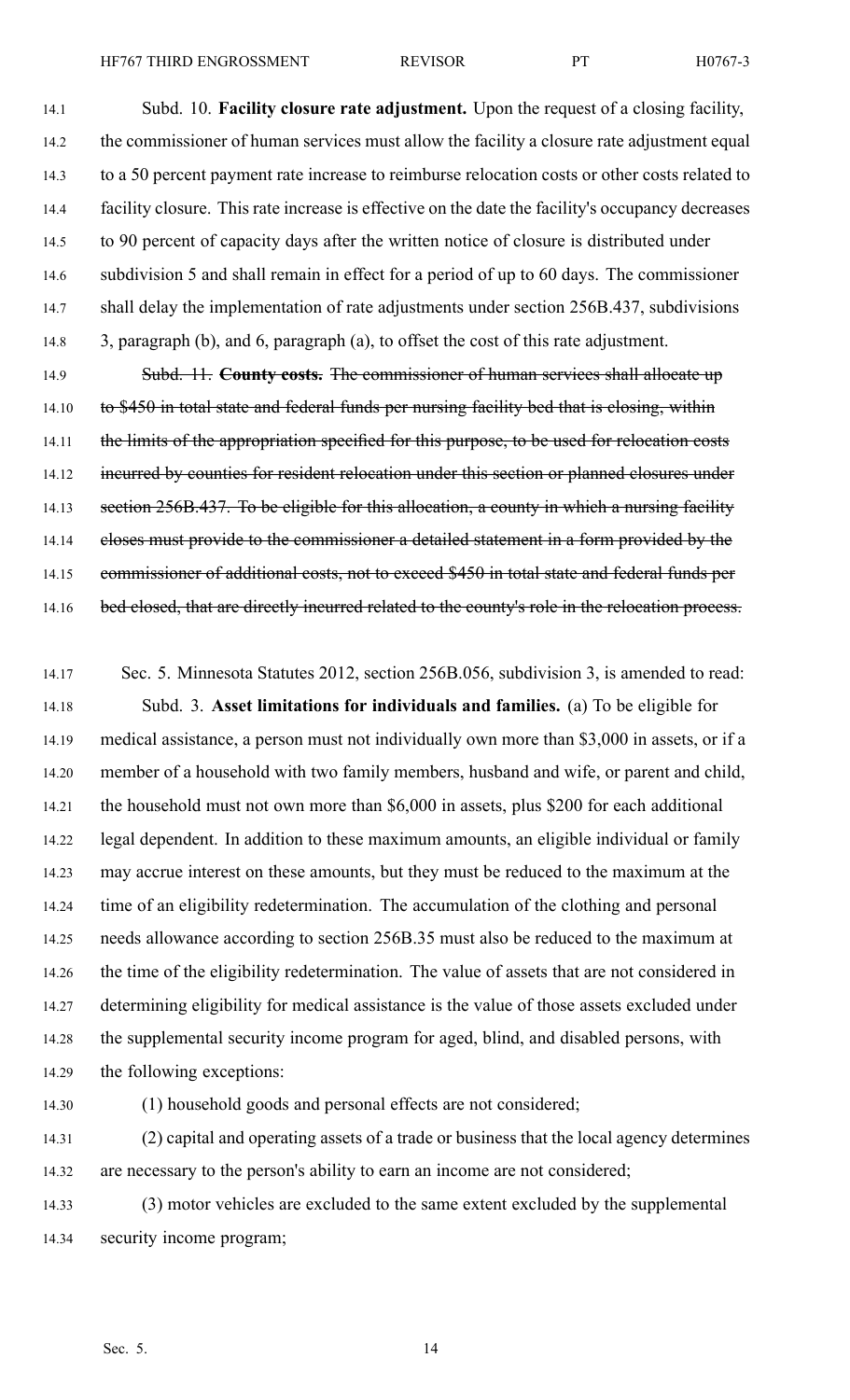- 15.1 (4) assets designated as burial expenses are excluded to the same extent excluded by 15.2 the supplemental security income program. Burial expenses funded by annuity contracts 15.3 or life insurance policies must irrevocably designate the individual's estate as contingent 15.4 beneficiary to the extent proceeds are not used for payment of selected burial expenses; 15.5 (5) for <sup>a</sup> person who no longer qualifies as an employed person with <sup>a</sup> disability due 15.6 to loss of earnings, assets allowed while eligible for medical assistance under section 15.7 256B.057, subdivision 9, are not considered for 12 months, beginning with the first month 15.8 of ineligibility as an employed person with <sup>a</sup> disability, to the extent that the person's total 15.9 assets remain within the allowed limits of section 256B.057, subdivision 9, paragraph (d); 15.10 (6) when <sup>a</sup> person enrolled in medical assistance under section 256B.057, subdivision 15.11 9, is age 65 or older and has been enrolled during each of the 24 consecutive months 15.12 before the person's 65th birthday, the assets owned by the person and the person's spouse 15.13 must be disregarded, up to the limits of section 256B.057, subdivision 9, paragraph (d), 15.14 when determining eligibility for medical assistance under section 256B.055, subdivision 15.15 7. The income of <sup>a</sup> spouse of <sup>a</sup> person enrolled in medical assistance under section 15.16 256B.057, subdivision 9, during each of the 24 consecutive months before the person's 15.17 65th birthday must be disregarded when determining eligibility for medical assistance 15.18 under section 256B.055, subdivision 7. Persons eligible under this clause are not subject to 15.19 the provisions in section 256B.059. A person whose 65th birthday occurs in 2012 or 2013 15.20 is required to have qualified for medical assistance under section 256B.057, subdivision 9,
- 15.21 prior to age 65 for at least 20 months in the 24 months prior to reaching age 65; and
- 15.22 (7) effective July 1, 2009, certain assets owned by American Indians are excluded as 15.23 required by section 5006 of the American Recovery and Reinvestment Act of 2009, Public 15.24 Law 111-5. For purposes of this clause, an American Indian is any person who meets the 15.25 definition of Indian according to Code of Federal Regulations, title 42, section 447.50.
- 15.26 (b) No asset limit shall apply to persons eligible under section 256B.055, subdivision 15.27 15.
- 

# 15.28 **EFFECTIVE DATE.** This section is effective January 1, 2014.

- 15.29 Sec. 6. Minnesota Statutes 2012, section 256B.057, subdivision 9, is amended to read: 15.30 Subd. 9. **Employed persons with disabilities.** (a) Medical assistance may be paid 15.31 for <sup>a</sup> person who is employed and who:
- 15.32 (1) but for excess earnings or assets, meets the definition of disabled under the
- 15.33 Supplemental Security Income program;
- 15.34 (2) meets the asset limits in paragraph (d); and
- 15.35 (3) pays <sup>a</sup> premium and other obligations under paragraph (e).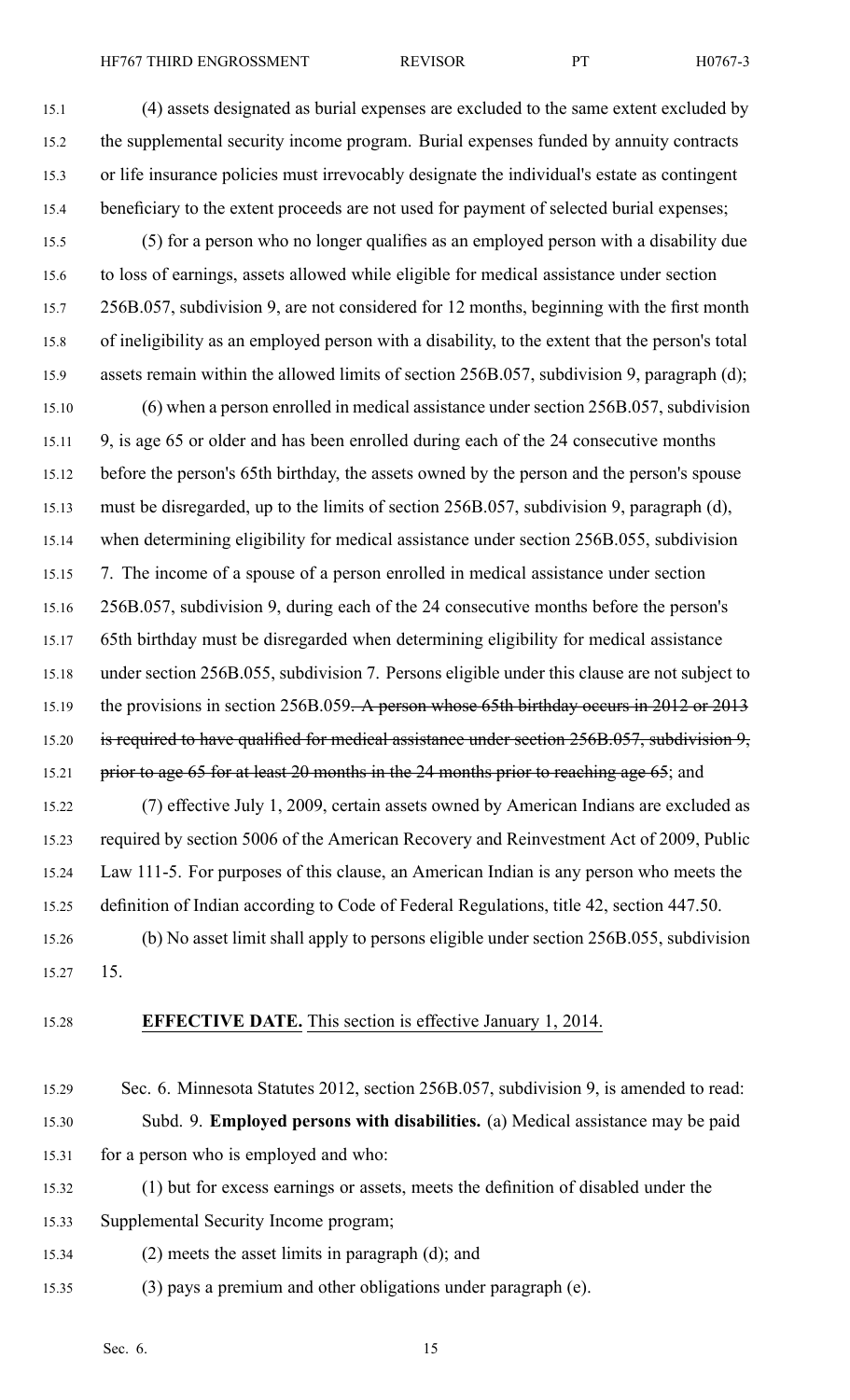16.1 (b) For purposes of eligibility, there is <sup>a</sup> \$65 earned income disregard. To be eligible 16.2 for medical assistance under this subdivision, a person must have more than \$65 of earned 16.3 income. Earned income must have Medicare, Social Security, and applicable state and 16.4 federal taxes withheld. The person must document earned income tax withholding. Any 16.5 spousal income or assets shall be disregarded for purposes of eligibility and premium 16.6 determinations. 16.7 (c) After the month of enrollment, <sup>a</sup> person enrolled in medical assistance under 16.8 this subdivision who: 16.9 (1) is temporarily unable to work and without receipt of earned income due to <sup>a</sup> 16.10 medical condition, as verified by <sup>a</sup> physician; or 16.11 (2) loses employment for reasons not attributable to the enrollee, and is without 16.12 receipt of earned income may retain eligibility for up to four consecutive months after the 16.13 month of job loss. To receive <sup>a</sup> four-month extension, enrollees must verify the medical 16.14 condition or provide notification of job loss. All other eligibility requirements must be met 16.15 and the enrollee must pay all calculated premium costs for continued eligibility. 16.16 (d) For purposes of determining eligibility under this subdivision, <sup>a</sup> person's assets 16.17 must not exceed \$20,000, excluding: 16.18 (1) all assets excluded under section 256B.056; 16.19 (2) retirement accounts, including individual accounts, 401(k) plans, 403(b) plans, 16.20 Keogh plans, and pension plans; 16.21 (3) medical expense accounts set up through the person's employer; and 16.22 (4) spousal assets, including spouse's share of jointly held assets. 16.23 (e) All enrollees must pay <sup>a</sup> premium to be eligible for medical assistance under this 16.24 subdivision, excep<sup>t</sup> as provided under clause (5). 16.25 (1) An enrollee must pay the greater of <sup>a</sup> \$65 premium or the premium calculated

16.26 based on the person's gross earned and unearned income and the applicable family size 16.27 using <sup>a</sup> sliding fee scale established by the commissioner, which begins at one percen<sup>t</sup> of 16.28 income at 100 percen<sup>t</sup> of the federal poverty guidelines and increases to 7.5 percen<sup>t</sup> of 16.29 income for those with incomes at or above 300 percen<sup>t</sup> of the federal poverty guidelines. 16.30 (2) Annual adjustments in the premium schedule based upon changes in the federal 16.31 poverty guidelines shall be effective for premiums due in July of each year. 16.32 (3) All enrollees who receive unearned income must pay five percen<sup>t</sup> of unearned 16.33 income in addition to the premium amount, excep<sup>t</sup> as provided under clause (5).

16.34 (4) Increases in benefits under title II of the Social Security Act shall not be counted 16.35 as income for purposes of this subdivision until July 1 of each year.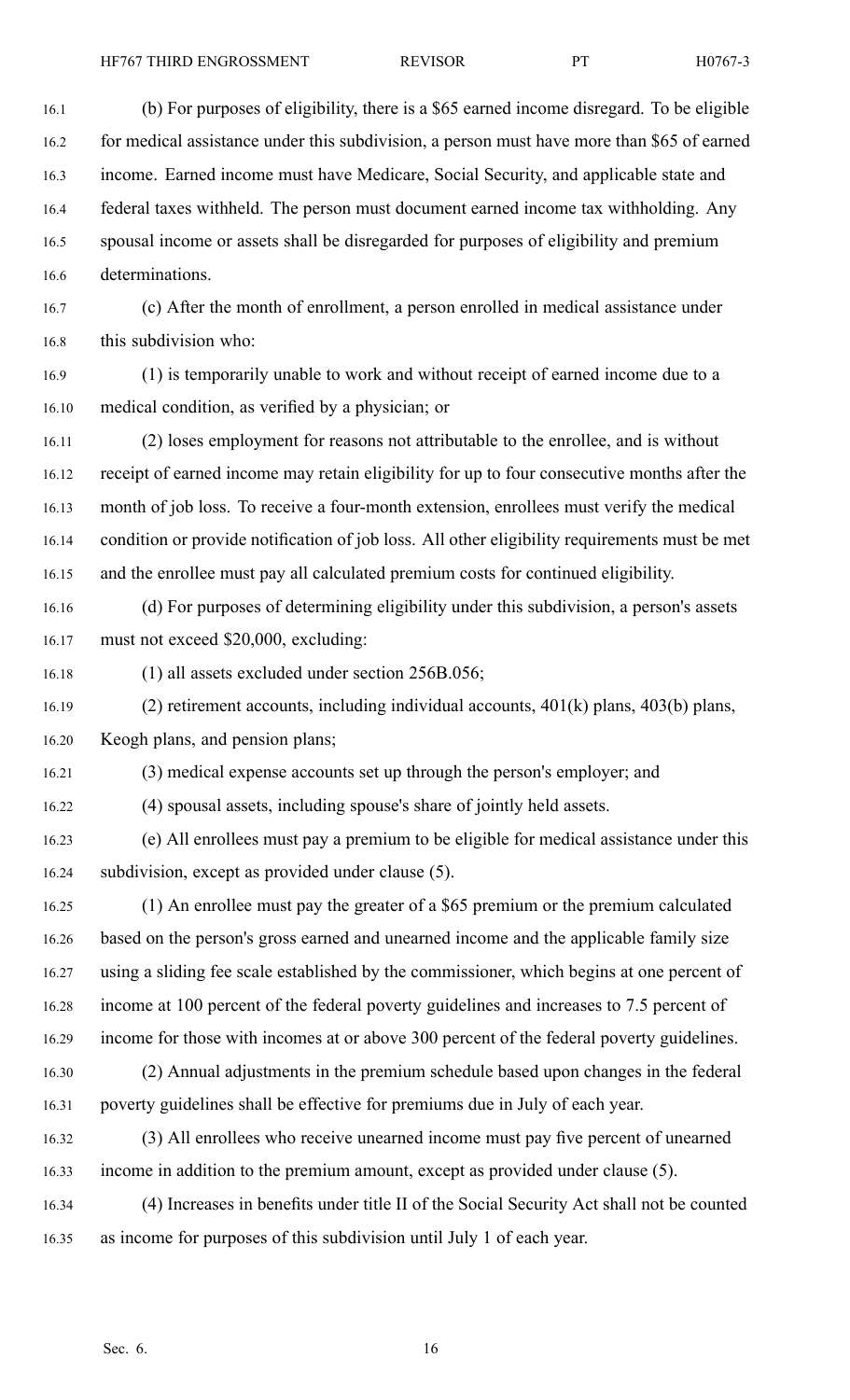17.1 (5) Effective July 1, 2009, American Indians are exemp<sup>t</sup> from paying premiums as 17.2 required by section 5006 of the American Recovery and Reinvestment Act of 2009, Public 17.3 Law 111-5. For purposes of this clause, an American Indian is any person who meets the 17.4 definition of Indian according to Code of Federal Regulations, title 42, section 447.50.

17.5 (f) A person's eligibility and premium shall be determined by the local county 17.6 agency. Premiums must be paid to the commissioner. All premiums are dedicated to 17.7 the commissioner.

17.8 (g) Any required premium shall be determined at application and redetermined at 17.9 the enrollee's six-month income review or when <sup>a</sup> change in income or household size is 17.10 reported. Enrollees must repor<sup>t</sup> any change in income or household size within ten days 17.11 of when the change occurs. A decreased premium resulting from <sup>a</sup> reported change in 17.12 income or household size shall be effective the first day of the next available billing month 17.13 after the change is reported. Except for changes occurring from annual cost-of-living 17.14 increases, <sup>a</sup> change resulting in an increased premium shall not affect the premium amount 17.15 until the next six-month review.

17.16 (h) Premium paymen<sup>t</sup> is due upon notification from the commissioner of the 17.17 premium amount required. Premiums may be paid in installments at the discretion of 17.18 the commissioner.

17.19 (i) Nonpayment of the premium shall result in denial or termination of medical 17.20 assistance unless the person demonstrates good cause for nonpayment. Good cause exists 17.21 if the requirements specified in Minnesota Rules, par<sup>t</sup> 9506.0040, subpart 7, items B to 17.22 D, are met. Except when an installment agreemen<sup>t</sup> is accepted by the commissioner, all 17.23 persons disenrolled for nonpaymen<sup>t</sup> of <sup>a</sup> premium must pay any pas<sup>t</sup> due premiums as well 17.24 as current premiums due prior to being reenrolled. Nonpayment shall include paymen<sup>t</sup> with 17.25 <sup>a</sup> returned, refused, or dishonored instrument. The commissioner may require <sup>a</sup> guaranteed 17.26 form of payment as the only means to replace a returned, refused, or dishonored instrument.

17.27 (i) The commissioner shall notify enrollees annually beginning at least 24 months 17.28 before the person's 65th birthday of the medical assistance eligibility rules affecting 17.29 income, assets, and treatment of a spouse's income and assets that will be applied upon 17.30 reaching age  $65$ .

17.31  $(k)$  (j) For enrollees whose income does not exceed 200 percent of the federal 17.32 poverty guidelines and who are also enrolled in Medicare, the commissioner shall 17.33 reimburse the enrollee for Medicare par<sup>t</sup> B premiums under section 256B.0625, 17.34 subdivision 15, paragraph (a).

17.35 Sec. 7. Minnesota Statutes 2012, section 256B.0652, subdivision 5, is amended to read: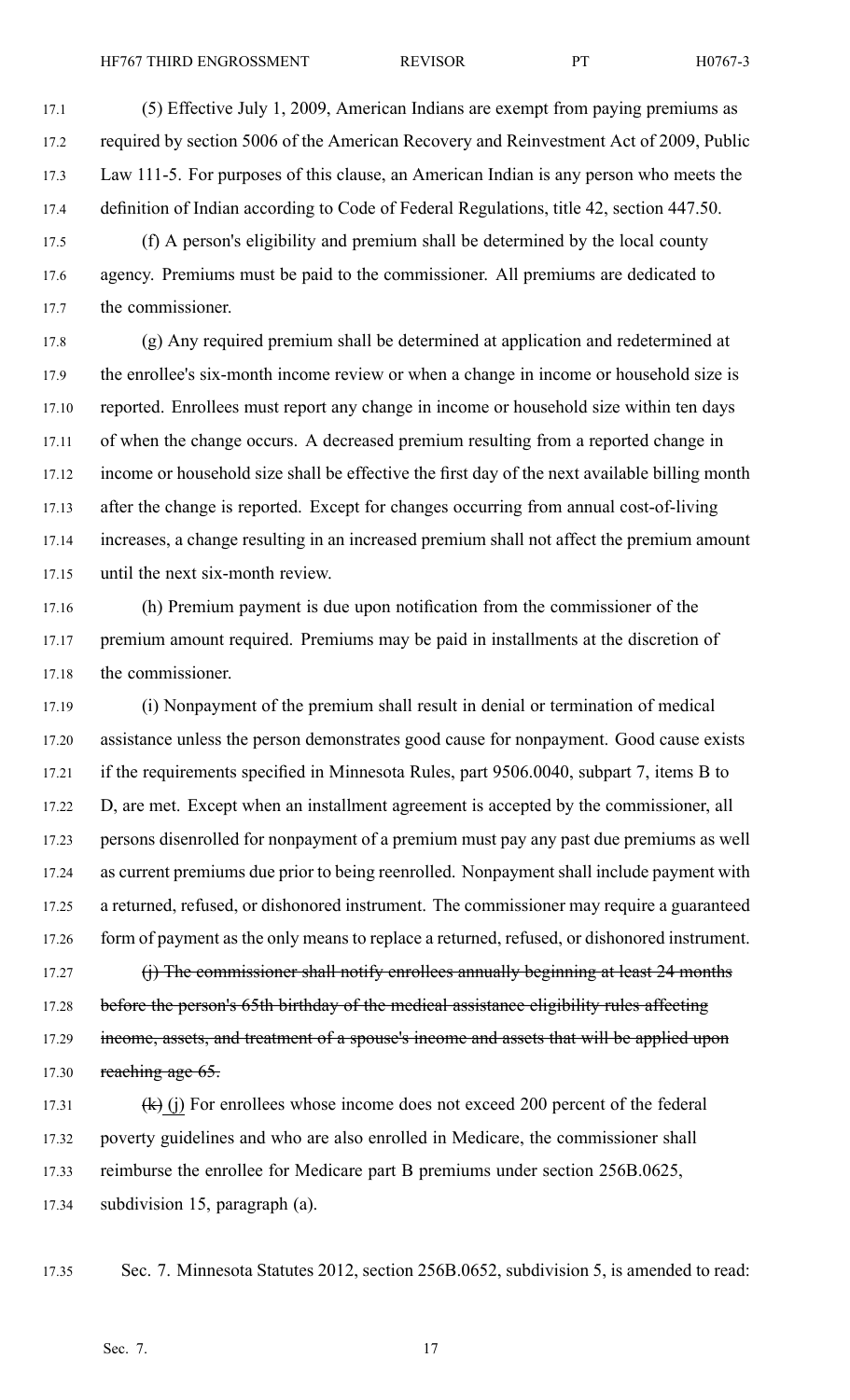18.3 Authorization for private duty nursing services shall be based on medical necessity and

18.4 cost-effectiveness when compared with alternative care options. The commissioner may

18.5 authorize medically necessary private duty nursing services in quarter-hour units when:

18.6 (1) the recipient requires more individual and continuous care than can be provided 18.7 during <sup>a</sup> skilled nurse visit; or

18.8 (2) the cares are outside of the scope of services that can be provided by <sup>a</sup> home 18.9 health aide or personal care assistant.

18.10 (b) The commissioner may authorize:

18.11 (1) up to two times the average amount of direct care hours provided in nursing 18.12 facilities statewide for case mix classification "K" as established by the annual cost repor<sup>t</sup> 18.13 submitted to the department by nursing facilities in May 1992;

18.14 (2) private duty nursing in combination with other home care services up to the total 18.15 cost allowed under this subdivision and section 256B.0652, subdivision 6 subdivision 7;

18.16 (3) up to 16 hours per day if the recipient requires more nursing than the maximum 18.17 number of direct care hours as established in clause (1) and the recipient meets the hospital 18.18 admission criteria established under Minnesota Rules, parts 9505.0501 to 9505.0540, but 18.19 for the provision of the nursing services, the recipient would require <sup>a</sup> hospital level of 18.20 care as defined in Code of Federal Regulations, title 42, section 440.10.

18.21 (c) The commissioner may authorize up to 16 hours per day of medically necessary 18.22 private duty nursing services or up to 24 hours per day of medically necessary private duty 18.23 nursing services until such time as the commissioner is able to make <sup>a</sup> determination of 18.24 eligibility for recipients who are cooperatively applying for home care services under 18.25 the community alternative care program developed under section 256B.49, or until it is 18.26 determined by the appropriate regulatory agency that <sup>a</sup> health benefit plan is or is not 18.27 required to pay for appropriate medically necessary health care services. Recipients or their 18.28 representatives must cooperatively assist the commissioner in obtaining this determination. 18.29 Recipients who are eligible for the community alternative care program may not receive 18.30 more hours of nursing under this section and sections 256B.0651, 256B.0653, 256B.0656, 18.31 and 256B.0659 than would otherwise be authorized under section 256B.49.

18.32 Sec. 8. Minnesota Statutes 2012, section 256B.0659, subdivision 7, is amended to read: 18.33 Subd. 7. **Personal care assistance care plan.** (a) Each recipient must have <sup>a</sup> 18.34 current personal care assistance care plan based on the service plan in subdivision 6 that is 18.35 developed by the qualified professional with the recipient and responsible party. A copy of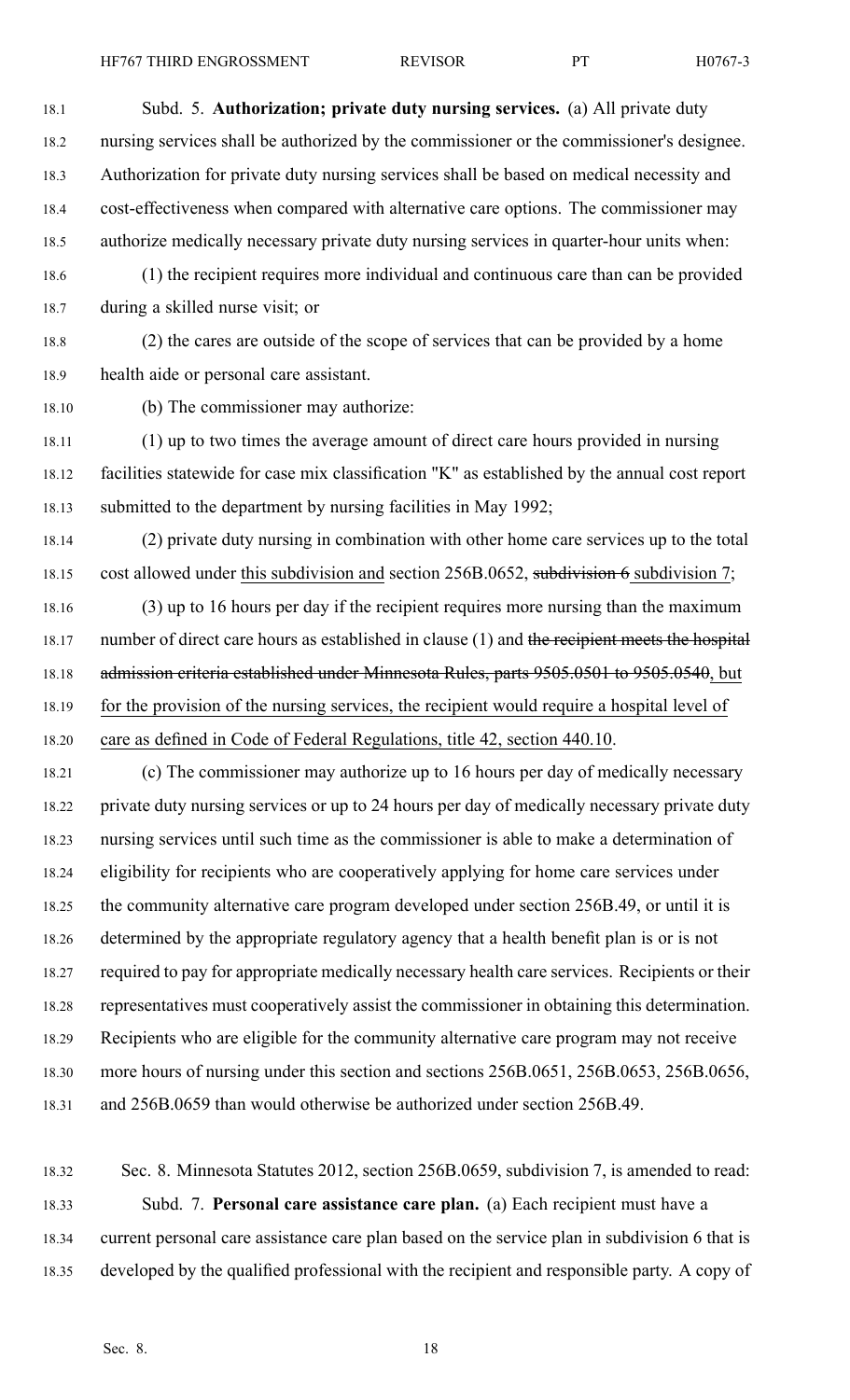19.1 the most current personal care assistance care plan is required to be in the recipient's home 19.2 and in the recipient's file at the provider agency. 19.3 (b) The personal care assistance care plan must have the following components: 19.4 (1) start and end date of the care plan; 19.5 (2) recipient demographic information, including name and telephone number; 19.6 (3) emergency numbers, procedures, and <sup>a</sup> description of measures to address 19.7 identified safety and vulnerability issues, including <sup>a</sup> backup staffing plan; 19.8 (4) name of responsible party and instructions for contact; 19.9 (5) description of the recipient's individualized needs for assistance with activities of 19.10 daily living, instrumental activities of daily living, health-related tasks, and behaviors; and 19.11 (6) dated signatures of recipient or responsible party and qualified professional. 19.12 (c) The personal care assistance care plan must have instructions and comments 19.13 about the recipient's needs for assistance and any special instructions or procedures 19.14 required, including whether or not the recipient has requested <sup>a</sup> personal care assistant 19.15 of the same gender. The month-to-month plan for the use of personal care assistance 19.16 services is par<sup>t</sup> of the personal care assistance care plan. The personal care assistance 19.17 care plan must be completed within the first week after start of services with <sup>a</sup> personal 19.18 care provider agency and must be updated as needed when there is <sup>a</sup> change in need for 19.19 personal care assistance services. A new personal care assistance care plan is required 19.20 annually at the time of the reassessment.

19.21 Sec. 9. Minnesota Statutes 2012, section 256B.0659, is amended by adding <sup>a</sup> 19.22 subdivision to read:

19.23 Subd. 7a. **Special instructions; gender.** If <sup>a</sup> recipient requests <sup>a</sup> personal care 19.24 assistant of the same gender as the recipient, the personal care assistance agency must 19.25 make <sup>a</sup> reasonable effort to fulfill the request.

19.26 Sec. 10. Minnesota Statutes 2012, section 256B.0911, subdivision 3a, is amended to 19.27 read:

19.28 Subd. 3a. **Assessment and suppor<sup>t</sup> planning.** (a) Persons requesting assessment, 19.29 services planning, or other assistance intended to suppor<sup>t</sup> community-based living, 19.30 including persons who need assessment in order to determine waiver or alternative care 19.31 program eligibility, must be visited by <sup>a</sup> long-term care consultation team within 20 19.32 calendar days after the date on which an assessment was requested or recommended. 19.33 Upon statewide implementation of subdivisions 2b, 2c, and 5, this requirement also 19.34 applies to an assessment of <sup>a</sup> person requesting personal care assistance services and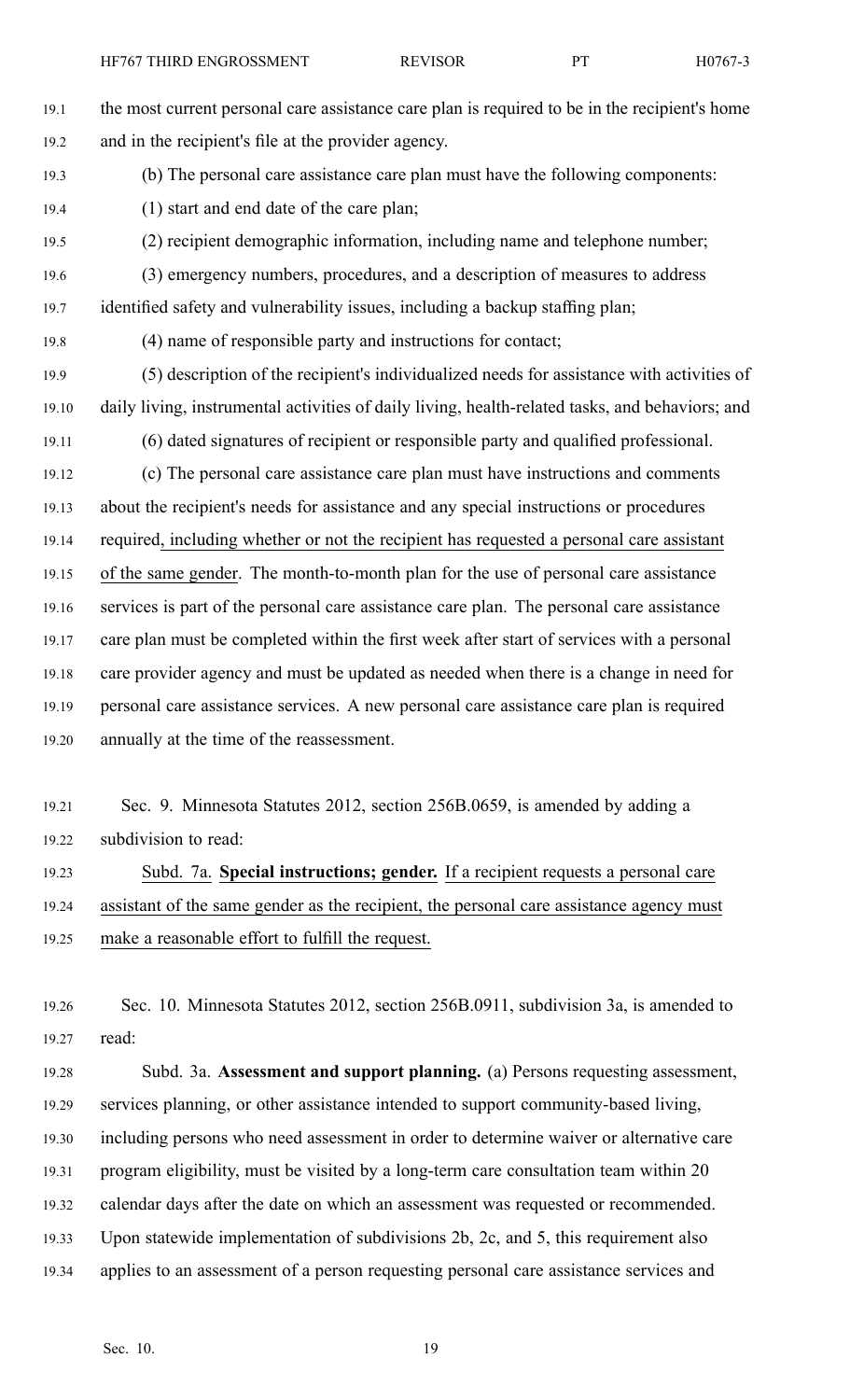20.1 private duty nursing. The commissioner shall provide at least <sup>a</sup> 90-day notice to lead 20.2 agencies prior to the effective date of this requirement. Face-to-face assessments must be 20.3 conducted according to paragraphs (b) to (i).

20.4 (b) The lead agency may utilize <sup>a</sup> team of either the social worker or public health 20.5 nurse, or both. Upon implementation of subdivisions 2b, 2c, and 5, lead agencies shall 20.6 use certified assessors to conduct the assessment. The consultation team members must 20.7 confer regarding the most appropriate care for each individual screened or assessed. For 20.8 <sup>a</sup> person with complex health care needs, <sup>a</sup> public health or registered nurse from the 20.9 team must be consulted.

20.10 (c) The assessment must be comprehensive and include <sup>a</sup> person-centered assessment 20.11 of the health, psychological, functional, environmental, and social needs of referred 20.12 individuals and provide information necessary to develop <sup>a</sup> community suppor<sup>t</sup> plan that 20.13 meets the consumers needs, using an assessment form provided by the commissioner.

20.14 (d) The assessment must be conducted in <sup>a</sup> face-to-face interview with the person 20.15 being assessed and the person's legal representative, and other individuals as requested by 20.16 the person, who can provide information on the needs, strengths, and preferences of the 20.17 person necessary to develop <sup>a</sup> community suppor<sup>t</sup> plan that ensures the person's health and 20.18 safety, but who is not <sup>a</sup> provider of service or has any financial interest in the provision 20.19 of services. For persons who are to be assessed for elderly waiver customized living 20.20 services under section 256B.0915, with the permission of the person being assessed or 20.21 the person's designated or legal representative, the client's current or proposed provider 20.22 of services may submit <sup>a</sup> copy of the provider's nursing assessment or written repor<sup>t</sup> 20.23 outlining its recommendations regarding the client's care needs. The person conducting 20.24 the assessment will notify the provider of the date by which this information is to be 20.25 submitted. This information shall be provided to the person conducting the assessment 20.26 prior to the assessment. For <sup>a</sup> person who is to be assessed for waiver services under 20.27 section 256B.092 or 256B.49, with the permission of the person being assessed or the 20.28 person's designated legal representative, the person's current provider of services may 20.29 submit <sup>a</sup> written repor<sup>t</sup> outlining recommendations regarding the person's care needs 20.30 prepared by <sup>a</sup> direct service employee with <sup>a</sup> least 20 hours of service to that client. The 20.31 person conducting the assessment or reassessment must notify the provider of the date 20.32 by which this information is to be submitted. This information shall be provided to the 20.33 person conducting the assessment and the person or the person's legal representative, and 20.34 must be considered prior to the finalization of the assessment or reassessment. 20.35 (e) If the person chooses to use community-based services, the person or the person's

20.36 legal representative must be provided with <sup>a</sup> written community suppor<sup>t</sup> plan within 40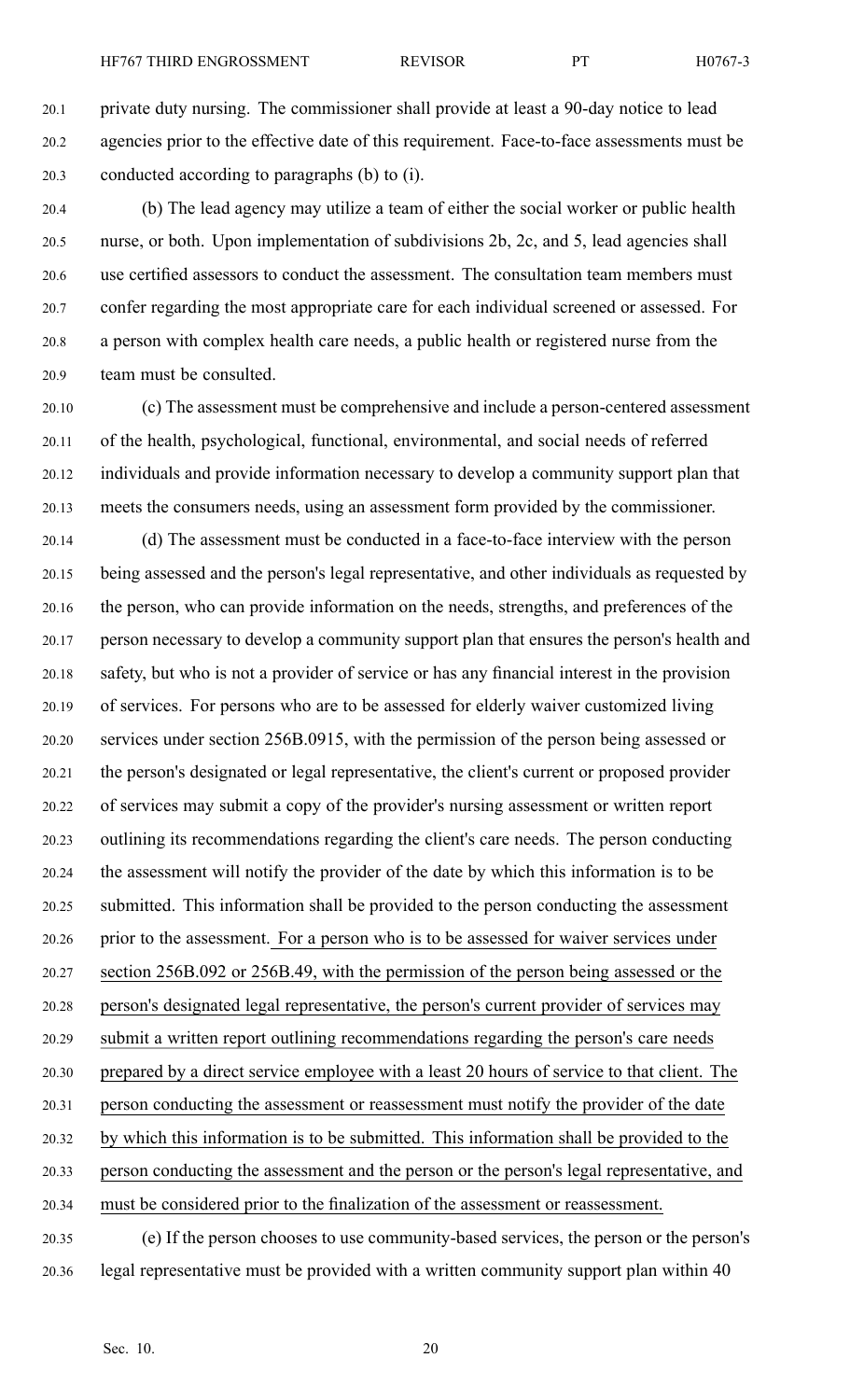21.1 calendar days of the assessment visit, regardless of whether the individual is eligible for

21.2 Minnesota health care programs. The written community suppor<sup>t</sup> plan must include:

21.3 (1) <sup>a</sup> summary of assessed needs as defined in paragraphs (c) and (d);

- 21.4 (2) the individual's options and choices to meet identified needs, including all 21.5 available options for case managemen<sup>t</sup> services and providers;
- 21.6 (3) identification of health and safety risks and how those risks will be addressed, 21.7 including personal risk managemen<sup>t</sup> strategies;
- 21.8 (4) referral information; and
- 21.9 (5) informal caregiver supports, if applicable.
- 21.10 For <sup>a</sup> person determined eligible for state plan home care under subdivision 1a, 21.11 paragraph (b), clause (1), the person or person's representative must also receive <sup>a</sup> copy of 21.12 the home care service plan developed by the certified assessor.
- 21.13 (f) A person may reques<sup>t</sup> assistance in identifying community supports without 21.14 participating in <sup>a</sup> complete assessment. Upon <sup>a</sup> reques<sup>t</sup> for assistance identifying 21.15 community support, the person must be transferred or referred to long-term care options 21.16 counseling services available under sections 256.975, subdivision 7, and 256.01, 21.17 subdivision 24, for telephone assistance and follow up.
- 21.18 (g) The person has the right to make the final decision between institutional 21.19 placement and community placement after the recommendations have been provided, 21.20 excep<sup>t</sup> as provided in subdivision 4a, paragraph (c).
- 21.21 (h) The lead agency must give the person receiving assessment or suppor<sup>t</sup> planning, 21.22 or the person's legal representative, materials, and forms supplied by the commissioner 21.23 containing the following information:
- 21.24 (1) written recommendations for community-based services and consumer-directed 21.25 options;
- 21.26 (2) documentation that the most cost-effective alternatives available were offered to 21.27 the individual. For purposes of this clause, "cost-effective" means community services and 21.28 living arrangements that cost the same as or less than institutional care. For an individual 21.29 found to meet eligibility criteria for home and community-based service programs under 21.30 section 256B.0915 or 256B.49, "cost-effectiveness" has the meaning found in the federally 21.31 approved waiver plan for each program;
- 21.32 (3) the need for and purpose of preadmission screening if the person selects nursing 21.33 facility placement;
- 21.34 (4) the role of long-term care consultation assessment and suppor<sup>t</sup> planning in 21.35 eligibility determination for waiver and alternative care programs, and state plan home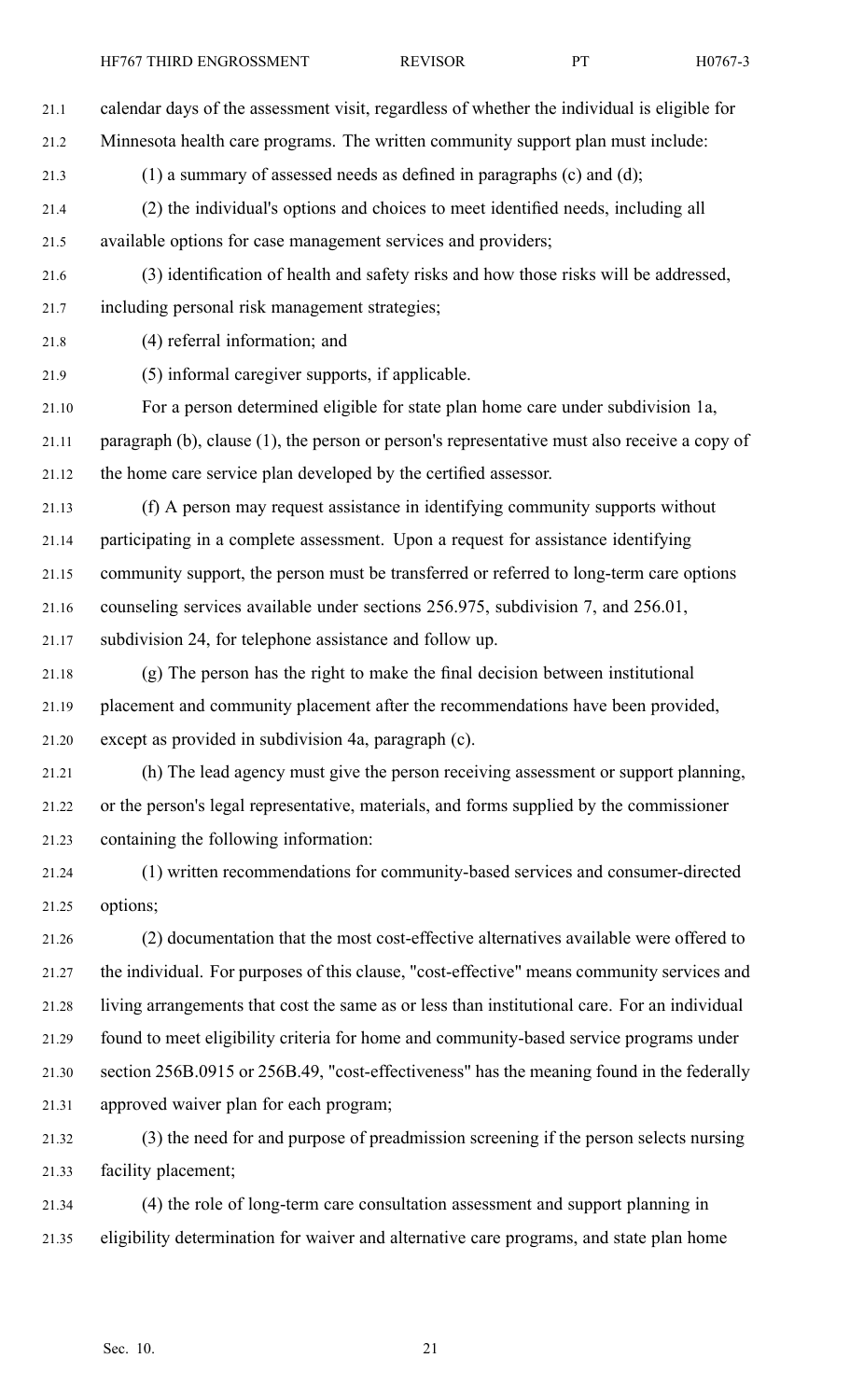22.1 care, case management, and other services as defined in subdivision 1a, paragraphs (a), 22.2 clause  $(7)$ , and  $(b)$ ;

22.3 (5) information about Minnesota health care programs;

- 22.4 (6) the person's freedom to accep<sup>t</sup> or reject the recommendations of the team;
- 22.5 (7) the person's right to confidentiality under the Minnesota Government Data 22.6 Practices Act, chapter 13;
- 22.7 (8) the certified assessor's decision regarding the person's need for institutional level 22.8 of care as determined under criteria established in section 256B.0911, subdivision 4a, 22.9 paragraph (d), and the certified assessor's decision regarding eligibility for all services and 22.10 programs as defined in subdivision 1a, paragraphs (a), clause  $(7)$ , and  $(b)$ ; and
- 22.11 (9) the person's right to appeal the certified assessor's decision regarding eligibility 22.12 for all services and programs as defined in subdivision 1a, paragraphs (a), elause clauses  $22.13$  (7), (8), and (9), and (b), and incorporating the decision regarding the need for institutional 22.14 level of care or the lead agency's final decisions regarding public programs eligibility 22.15 according to section 256.045, subdivision 3.
- 22.16 (i) Face-to-face assessment completed as par<sup>t</sup> of eligibility determination for 22.17 the alternative care, elderly waiver, community alternatives for disabled individuals, 22.18 community alternative care, and brain injury waiver programs under sections 256B.0913, 22.19 256B.0915, and 256B.49 is valid to establish service eligibility for no more than 60 22.20 calendar days after the date of assessment.
- 22.21 (j) The effective eligibility start date for programs in paragraph (i) can never be 22.22 prior to the date of assessment. If an assessment was completed more than 60 days 22.23 before the effective waiver or alternative care program eligibility start date, assessment 22.24 and support plan information must be updated in a face-to-face visit and documented in 22.25 the department's Medicaid Management Information System (MMIS). Notwithstanding 22.26 retroactive medical assistance coverage of state plan services, the effective date of 22.27 eligibility for programs included in paragraph (i) cannot be prior to the date the most 22.28 recent updated assessment is completed.
- 22.29 Sec. 11. Minnesota Statutes 2012, section 256B.092, subdivision 7, is amended to read: 22.30 Subd. 7. **Screening teams Assessments.** (a) Assessments and reassessments shall 22.31 be conducted by certified assessors according to section 256B.0911, and must incorporate 22.32 appropriate referrals to determine eligibility for case managemen<sup>t</sup> under subdivision 1a. 22.33 (b) For persons with developmental disabilities, screening teams <sup>a</sup> certified assessor 22.34 shall be established which shall evaluate the need for the an institutional level of care 22.35 provided by residential-based habilitation services, residential services, training and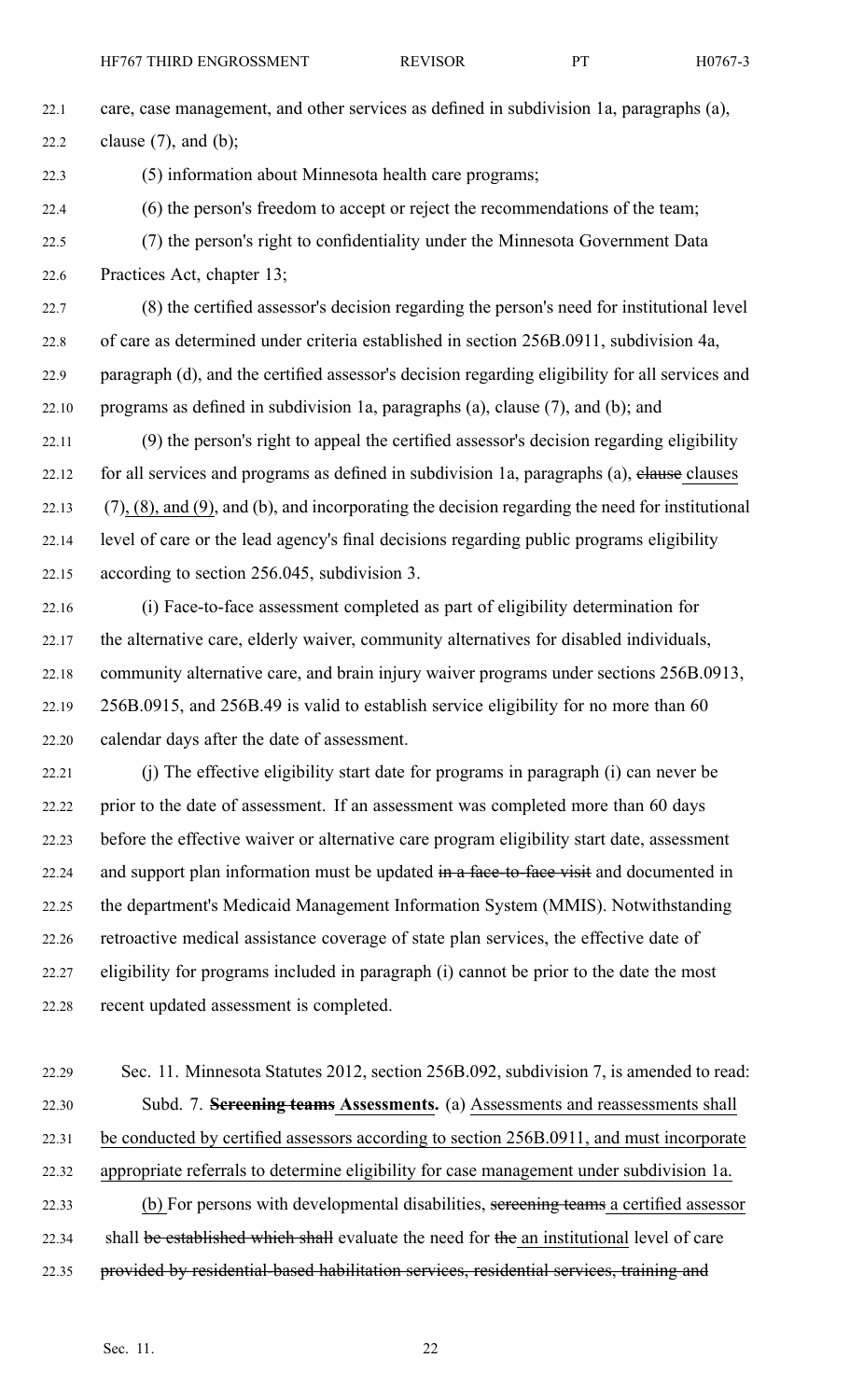23.1 habilitation services, and nursing facility services. The evaluation assessment shall 23.2 address whether home and community-based services are appropriate for persons who 23.3 are at risk of placement in an intermediate care facility for persons with developmental 23.4 disabilities, or for whom there is reasonable indication that they might require this level of 23.5 care. The sereening team certified assessor shall make an evaluation of need within  $60$ 

23.6 five working days of a request for service by a person with a developmental disability,

23.7 and within five working days of an emergency admission of a person to an intermediate 23.8 care facility for persons with developmental disabilities.

23.9 (b) The screening team shall consist of the case manager for persons with 23.10 developmental disabilities, the person, the person's legal guardian or conservator, or the 23.11 parent if the person is a minor, and a qualified developmental disability professional, as 23.12 defined in Code of Federal Regulations, title 42, section 483.430, as amended through 23.13 June 3, 1988. The case manager may also act as the qualified developmental disability 23.14 professional if the case manager meets the federal definition.

23.15 (c) County social service agencies may contract with <sup>a</sup> public or private agency 23.16 or individual who is not <sup>a</sup> service provider for the person for the public guardianship 23.17 representation required by the screening or individual service planning process. The 23.18 contract shall be limited to public guardianship representation for the screening and 23.19 individual service planning activities. The contract shall require compliance with the 23.20 commissioner's instructions and may be for paid or voluntary services.

23.21 (d) For persons determined to have overriding health care needs and are 23.22 seeking admission to a nursing facility or an ICF/MR, or seeking access to home and 23.23 community-based waivered services, <sup>a</sup> registered nurse must be designated as either the 23.24 case manager or the qualified developmental disability professional.

23.25 (e) For persons under the jurisdiction of <sup>a</sup> correctional agency, the case manager 23.26 must consult with the corrections administrator regarding additional health, safety, and 23.27 supervision needs.

23.28  $(f)$  (c) The ease manager certified assessor, with the concurrence of the person, the 23.29 person'slegal guardian or conservator, or the paren<sup>t</sup> if the person is <sup>a</sup> minor, may invite other 23.30 individuals to attend meetings of the screening team the assessment. With the permission 23.31 of the person being sereened assessed or the person's designated legal representative, 23.32 the person's current provider of services may submit <sup>a</sup> written repor<sup>t</sup> outlining their 23.33 recommendations regarding the person's care needs prepared by <sup>a</sup> direct service employee 23.34 with at least 20 hours of service to that client. The sereening team assessor must notify 23.35 the provider of the date by which this information is to be submitted. This information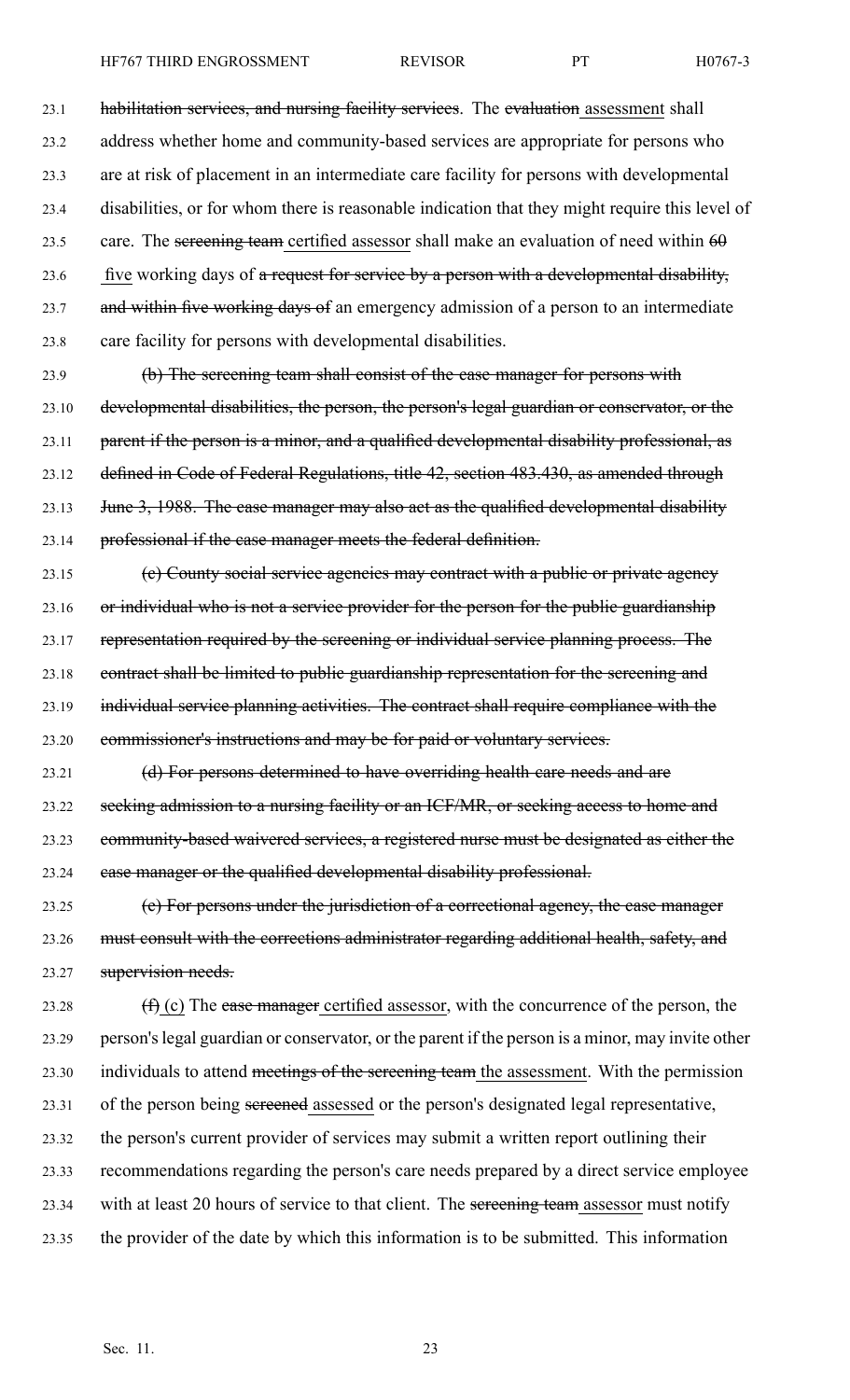24.1 must be provided to the sereening team assessor and the person or the person's legal

24.2 representative and must be considered prior to the finalization of the screening assessment.

24.3 (g) No member of the screening team shall have any direct or indirect service

24.4 provider interest in the case.

24.5 (h) Nothing in this section shall be construed as requiring the screening team 24.6 meeting to be separate from the service planning meeting.

24.7 Sec. 12. Minnesota Statutes 2012, section 256B.441, subdivision 1, is amended to read: 24.8 Subdivision 1. **Rebasing of nursing facility operating paymen<sup>t</sup> rates.** (a) The 24.9 commissioner shall rebase nursing facility operating paymen<sup>t</sup> rates to align payments to 24.10 facilities with the cost of providing care. The rebased operating paymen<sup>t</sup> rates shall be 24.11 calculated using the statistical and cost repor<sup>t</sup> filed by each nursing facility for the repor<sup>t</sup> 24.12 period ending one year prior to the rate year.

24.13 (b) The new operating paymen<sup>t</sup> rates based on this section shall take effect beginning 24.14 with the rate year beginning October 1, 2008, and shall be phased in over eight rate years 24.15 through October 1, 2015. For each year of the phase-in, the operating paymen<sup>t</sup> rates shall 24.16 be calculated using the statistical and cost repor<sup>t</sup> filed by each nursing facility for the 24.17 repor<sup>t</sup> period ending one year prior to the rate year.

24.18 (c) Operating paymen<sup>t</sup> rates shall be rebased on October 1, 2016, and every two 24.19 years after that date.

24.20 (d) Each cost reporting year shall begin on October 1 and end on the following 24.21 September 30. Beginning in 2006 2014, <sup>a</sup> statistical and cost repor<sup>t</sup> shall be filed by each 24.22 nursing facility by January 15 February 1. Notice of rates shall be distributed by August 24.23 15 and the rates shall go into effect on October 1 for one year.

24.24 (e) Effective October 1, 2014, property rates shall be rebased in accordance with 24.25 section 256B.431 and Minnesota Rules, chapter 9549. The commissioner shall determine 24.26 what the property paymen<sup>t</sup> rate for <sup>a</sup> nursing facility would be had the facility not had its 24.27 property rate determined under section 256B.434. The commissioner shall allow nursing 24.28 facilities to provide information affecting this rate determination that would have been 24.29 filed annually under Minnesota Rules, chapter 9549, and nursing facilities shall repor<sup>t</sup> 24.30 information necessary to determine allowable debt. The commissioner shall use this 24.31 information to determine the property paymen<sup>t</sup> rate.

24.32 Sec. 13. Minnesota Statutes 2012, section 256B.441, subdivision 43, is amended to read: 24.33 Subd. 43. **Reporting of statistical and cost information.** (a) Beginning in 2006, 24.34 all nursing facilities shall provide information annually to the commissioner on <sup>a</sup> form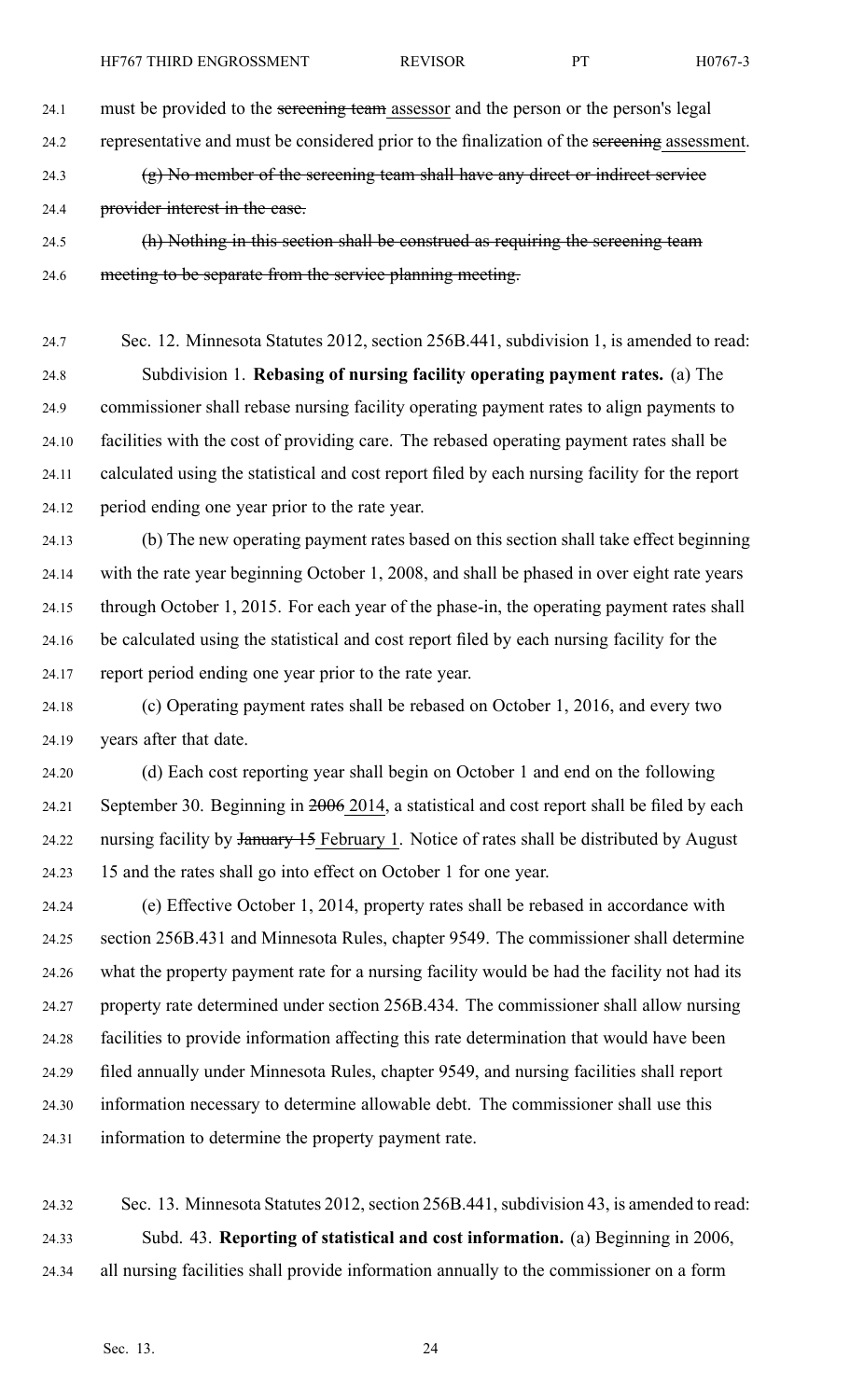25.1 and in <sup>a</sup> manner determined by the commissioner. The commissioner may also require 25.2 nursing facilities to provide statistical and cost information for <sup>a</sup> subset of the items in 25.3 the annual repor<sup>t</sup> on <sup>a</sup> semiannual basis. Nursing facilities shall repor<sup>t</sup> only costs directly 25.4 related to the operation of the nursing facility. The facility shall not include costs which 25.5 are separately reimbursed by residents, medical assistance, or other payors. Allocations 25.6 of costs from central, affiliated, or corporate office and related organization transactions 25.7 shall be reported according to section 256B.432. Beginning with the September 30, 2013, 25.8 reporting year, the commissioner may shall no longer grant to facilities one extension of 25.9 up to 15 days for the filing of this report if the extension is requested by December 15 and 25.10 the commissioner determines that the extension will not prevent the commissioner from 25.11 establishing rates in a timely manner required by law extensions to the filing deadline. 25.12 The commissioner may separately require facilities to submit in <sup>a</sup> manner specified by 25.13 the commissioner documentation of statistical and cost information included in the repor<sup>t</sup> 25.14 to ensure accuracy in establishing paymen<sup>t</sup> rates and to perform audit and appeal review 25.15 functions under this section. Facilities shall retain all records necessary to document 25.16 statistical and cost information on the repor<sup>t</sup> for <sup>a</sup> period of no less than seven years. 25.17 The commissioner may amend information in the repor<sup>t</sup> according to subdivision 47. 25.18 The commissioner may reject <sup>a</sup> repor<sup>t</sup> filed by <sup>a</sup> nursing facility under this section if the 25.19 commissioner determines that the repor<sup>t</sup> has been filed in <sup>a</sup> form that is incomplete or 25.20 inaccurate and the information is insufficient to establish accurate paymen<sup>t</sup> rates. In the 25.21 event that <sup>a</sup> complete repor<sup>t</sup> is not submitted in <sup>a</sup> timely manner, the commissioner shall 25.22 reduce the reimbursement payments to <sup>a</sup> nursing facility to 85 percen<sup>t</sup> of amounts due 25.23 until the information is filed. The release of withheld payments shall be retroactive for 25.24 no more than 90 days. A nursing facility that does not submit <sup>a</sup> repor<sup>t</sup> or whose repor<sup>t</sup> is 25.25 filed in <sup>a</sup> timely manner but determined to be incomplete shall be given written notice that 25.26 <sup>a</sup> paymen<sup>t</sup> reduction is to be implemented and allowed ten days to complete the repor<sup>t</sup>

25.27 prior to any paymen<sup>t</sup> reduction. The commissioner may delay the paymen<sup>t</sup> withhold under 25.28 exceptional circumstances to be determined at the sole discretion of the commissioner.

25.29 (b) Nursing facilities may, within 12 months of the due date of <sup>a</sup> statistical and 25.30 cost report, file an amendment when errors or omissions in the annual statistical and 25.31 cost repor<sup>t</sup> are discovered and an amendment would result in <sup>a</sup> rate increase of at least 25.32 0.15 percen<sup>t</sup> of the statewide weighted average operating paymen<sup>t</sup> rate and shall, at any 25.33 time, file an amendment which would result in <sup>a</sup> rate reduction of at least 0.15 percen<sup>t</sup> of 25.34 the statewide weighted average operating paymen<sup>t</sup> rate. The commissioner shall make 25.35 retroactive adjustments to the total paymen<sup>t</sup> rate of <sup>a</sup> nursing facility if an amendment is 25.36 accepted. Where <sup>a</sup> retroactive adjustment is to be made as <sup>a</sup> result of an amended report,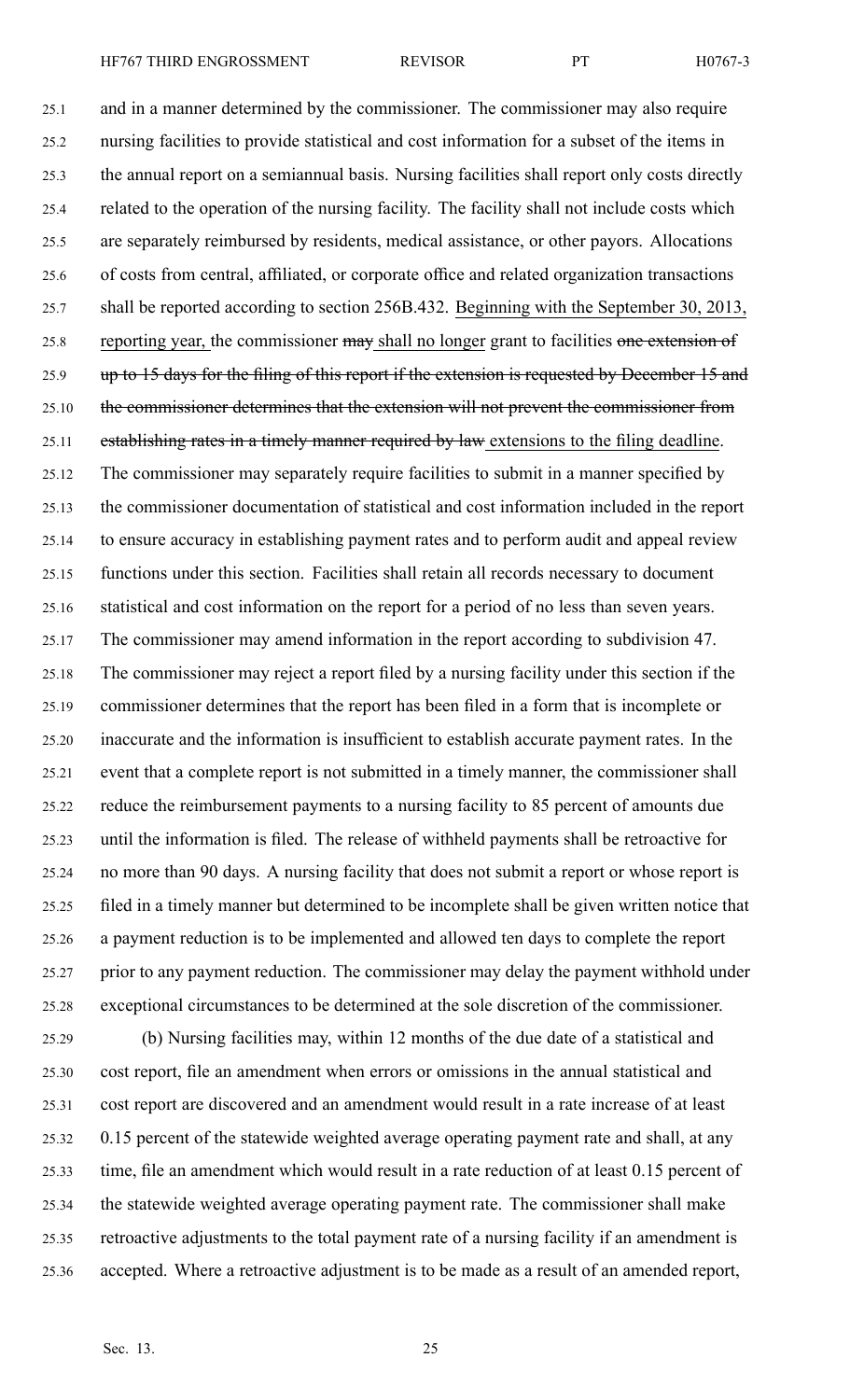26.7 (c) If the commissioner determines that <sup>a</sup> nursing facility knowingly supplied 26.8 inaccurate or false information or failed to file an amendment to <sup>a</sup> statistical and cost repor<sup>t</sup> 26.9 that resulted in or would result in an overpayment, the commissioner shall immediately 26.10 adjust the nursing facility's paymen<sup>t</sup> rate and recover the entire overpayment. The 26.11 commissioner may also terminate the commissioner's agreemen<sup>t</sup> with the nursing facility 26.12 and prosecute under applicable state or federal law.

26.13 Sec. 14. Minnesota Statutes 2012, section 256B.441, subdivision 63, is amended to read: 26.14 Subd. 63. **Critical access nursing facilities.** (a) The commissioner, in consultation 26.15 with the commissioner of health, may designate certain nursing facilities as critical access 26.16 nursing facilities. The designation shall be granted on <sup>a</sup> competitive basis, within the 26.17 limits of funds appropriated for this purpose.

26.18 (b) The commissioner shall reques<sup>t</sup> proposals from nursing facilities every two years. 26.19 Proposals must be submitted in the form and according to the timelines established by 26.20 the commissioner. In selecting applicants to designate, the commissioner, in consultation 26.21 with the commissioner of health, and with input from stakeholders, shall develop criteria 26.22 designed to preserve access to nursing facility services in isolated areas, rebalance 26.23 long-term care, and improve quality.

26.24 (c) The commissioner shall allow the benefits in clauses (1) to (5) for nursing 26.25 facilities designated as critical access nursing facilities:

26.26 (1) partial rebasing, with operating paymen<sup>t</sup> rates being the sum of 60 percen<sup>t</sup> of the 26.27 operating paymen<sup>t</sup> rate determined in accordance with subdivision 54 and 40 percen<sup>t</sup> of the 26.28 operating paymen<sup>t</sup> rate that would have been allowed had the facility not been designated;

- 26.29 (2) enhanced payments for leave days. Notwithstanding section 256B.431, 26.30 subdivision 2r, upon designation as <sup>a</sup> critical access nursing facility, the commissioner 26.31 shall limit paymen<sup>t</sup> for leave days to 60 percen<sup>t</sup> of that nursing facility's total paymen<sup>t</sup> rate 26.32 for the involved resident, and shall allow this paymen<sup>t</sup> only when the occupancy of the 26.33 nursing facility, inclusive of bed hold days, is equal to or greater than 90 percent;
- 26.34 (3) two designated critical access nursing facilities, with up to 100 beds in active 26.35 service, may jointly apply to the commissioner of health for <sup>a</sup> waiver of Minnesota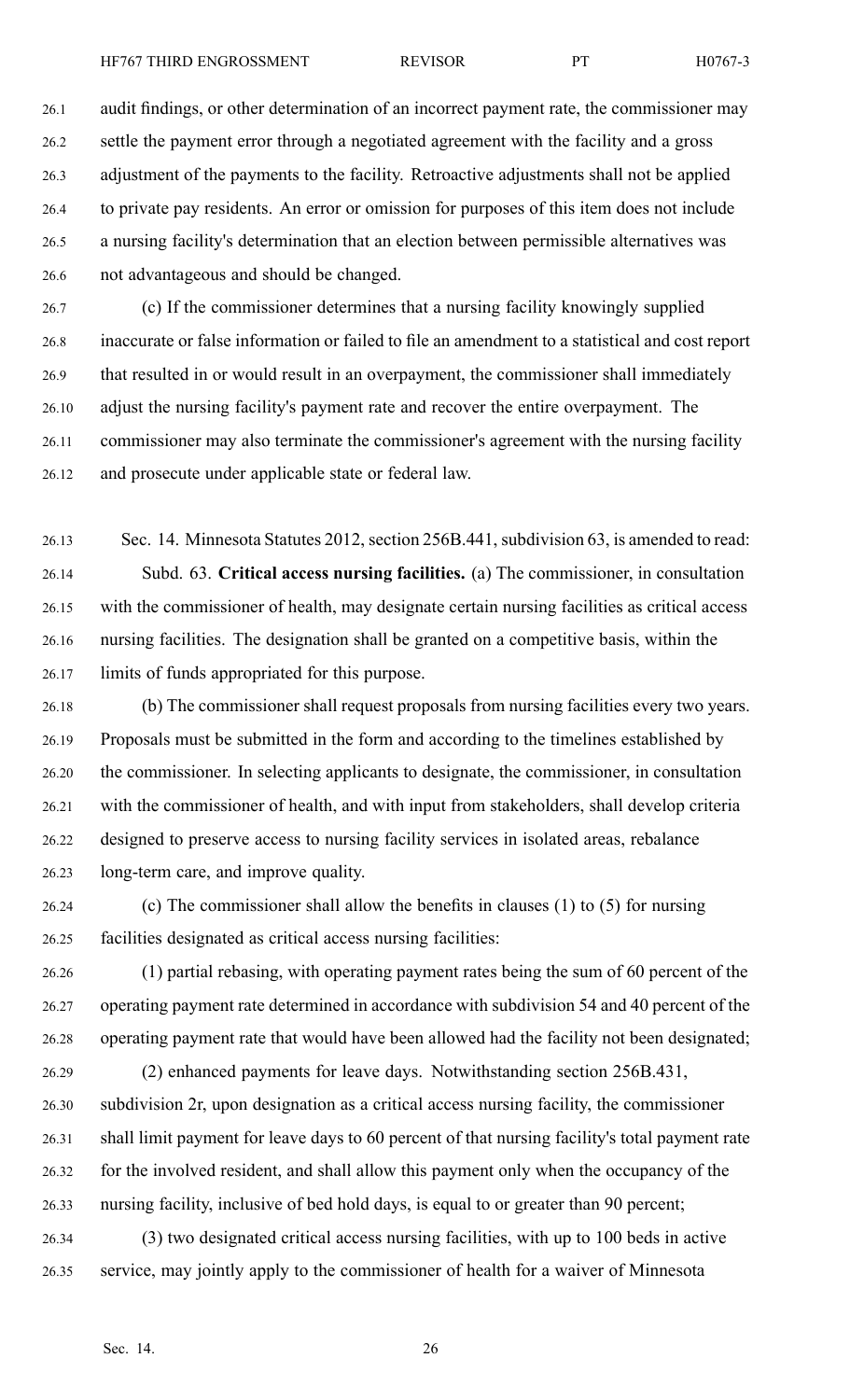27.1 Rules, par<sup>t</sup> 4658.0500, subpart 2, in order to jointly employ <sup>a</sup> director of nursing. The 27.2 commissioner of health will consider each waiver reques<sup>t</sup> independently based on the 27.3 criteria under Minnesota Rules, par<sup>t</sup> 4658.0040;

27.4 (4) the minimum threshold under section 256B.431, subdivisions 3f, paragraph (a), 27.5 and 17e subdivision 15, paragraph (e), shall be 40 percent of the amount that would 27.6 otherwise apply; and

27.7 (5) notwithstanding subdivision 58, beginning October 1, 2014, the quality-based 27.8 rate limits under subdivision 50 shall apply to designated critical access nursing facilities.

27.9 (d) Designation of <sup>a</sup> critical access nursing facility shall be for <sup>a</sup> period of two 27.10 years, after which the benefits allowed under paragraph (c) shall be removed. Designated 27.11 facilities may apply for continued designation.

# 27.12 **EFFECTIVE DATE.** This section is effective the day following final enactment.

27.13 Sec. 15. Minnesota Statutes 2012, section 256B.49, subdivision 14, is amended to read: 27.14 Subd. 14. **Assessment and reassessment.** (a) Assessments and reassessments 27.15 shall be conducted by certified assessors according to section 256B.0911, subdivision 2b. 27.16 The certified assessor, with the permission of the recipient or the recipient's designated 27.17 legal representative, may invite other individuals to attend the assessment. With the 27.18 permission of the recipient or the recipient's designated legal representative, the recipient's 27.19 current provider of services may submit <sup>a</sup> written repor<sup>t</sup> outlining their recommendations 27.20 regarding the recipient's care needs prepared by <sup>a</sup> direct service employee with at least 27.21 20 hours of service to that client. The person conducting the assessment or reassessment 27.22 certified assessor must notify the provider of the date by which this information is to be 27.23 submitted. This information shall be provided to the person conducting the assessment 27.24 certified assessor and the person or the person's legal representative and must be 27.25 considered prior to the finalization of the assessment or reassessment.

27.26 (b) There must be <sup>a</sup> determination that the client requires <sup>a</sup> hospital level of care or <sup>a</sup> 27.27 nursing facility level of care as defined in section 256B.0911, subdivision 4a, paragraph 27.28 (d), at initial and subsequent assessments to initiate and maintain participation in the 27.29 waiver program.

27.30 (c) Regardless of other assessments identified in section 144.0724, subdivision 4, as 27.31 appropriate to determine nursing facility level of care for purposes of medical assistance 27.32 paymen<sup>t</sup> for nursing facility services, only face-to-face assessments conducted according 27.33 to section 256B.0911, subdivisions 3a, 3b, and 4d, that result in <sup>a</sup> hospital level of care 27.34 determination or <sup>a</sup> nursing facility level of care determination must be accepted for 27.35 purposes of initial and ongoing access to waiver services payment.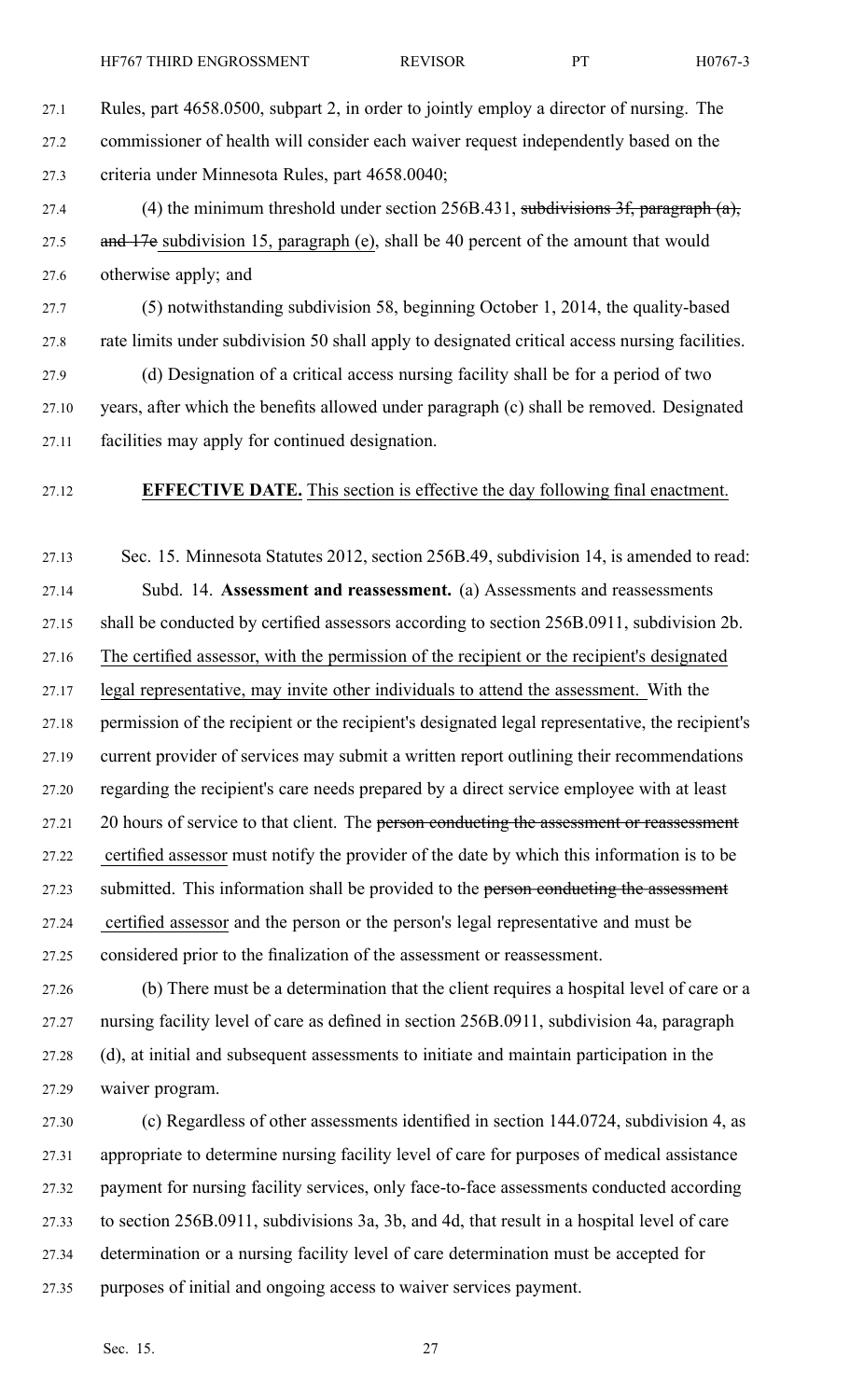28.4 (e) The commissioner shall develop criteria to identify recipients whose level of 28.5 functioning is reasonably expected to improve and reassess these recipients to establish 28.6 <sup>a</sup> baseline assessment. Recipients who meet these criteria must have <sup>a</sup> comprehensive 28.7 transitional service plan developed under subdivision 15, paragraphs (b) and (c), and be 28.8 reassessed every six months until there has been no significant change in the recipient's 28.9 functioning for at least 12 months. After there has been no significant change in the 28.10 recipient's functioning for at least 12 months, reassessments of the recipient's strengths, 28.11 informal suppor<sup>t</sup> systems, and need for services shall be conducted at least every 12 28.12 months and at other times when there has been <sup>a</sup> significant change in the recipient's 28.13 functioning. Counties, case managers, and service providers are responsible for 28.14 conducting these reassessments and shall complete the reassessments out of existing funds.

28.15 Sec. 16. Minnesota Statutes 2012, section 256B.492, is amended to read:

# 28.16 **256B.492 HOME AND COMMUNITY-BASED SETTINGS FOR PEOPLE** 28.17 **WITH DISABILITIES.**

28.18 (a) Individuals receiving services under <sup>a</sup> home and community-based waiver under 28.19 section 256B.092 or 256B.49 may receive services in the following settings:

28.20 (1) an individual's own home or family home;

28.21 (2) <sup>a</sup> licensed adult foster care or child foster care setting of up to five people; and

28.22 (3) community living settings as defined in section 256B.49, subdivision 23, where 28.23 individuals with disabilities may reside in all of the units in <sup>a</sup> building of four or fewer 28.24 units, and no more than the greater of four or 25 percen<sup>t</sup> of the units in <sup>a</sup> multifamily 28.25 building of more than four units.

28.26 (b) The settings in paragraph (a) must not:

28.27 (1) be located in <sup>a</sup> building that is <sup>a</sup> publicly or privately operated facility that 28.28 provides institutional treatment or custodial care;

28.29 (2) be located in <sup>a</sup> building on the grounds of or adjacent to <sup>a</sup> public or private 28.30 institution;

28.31 (3) be <sup>a</sup> housing complex designed expressly around an individual's diagnosis or 28.32 disability;

28.33 (4) be segregated based on <sup>a</sup> disability, either physically or because of setting 28.34 characteristics, from the larger community; and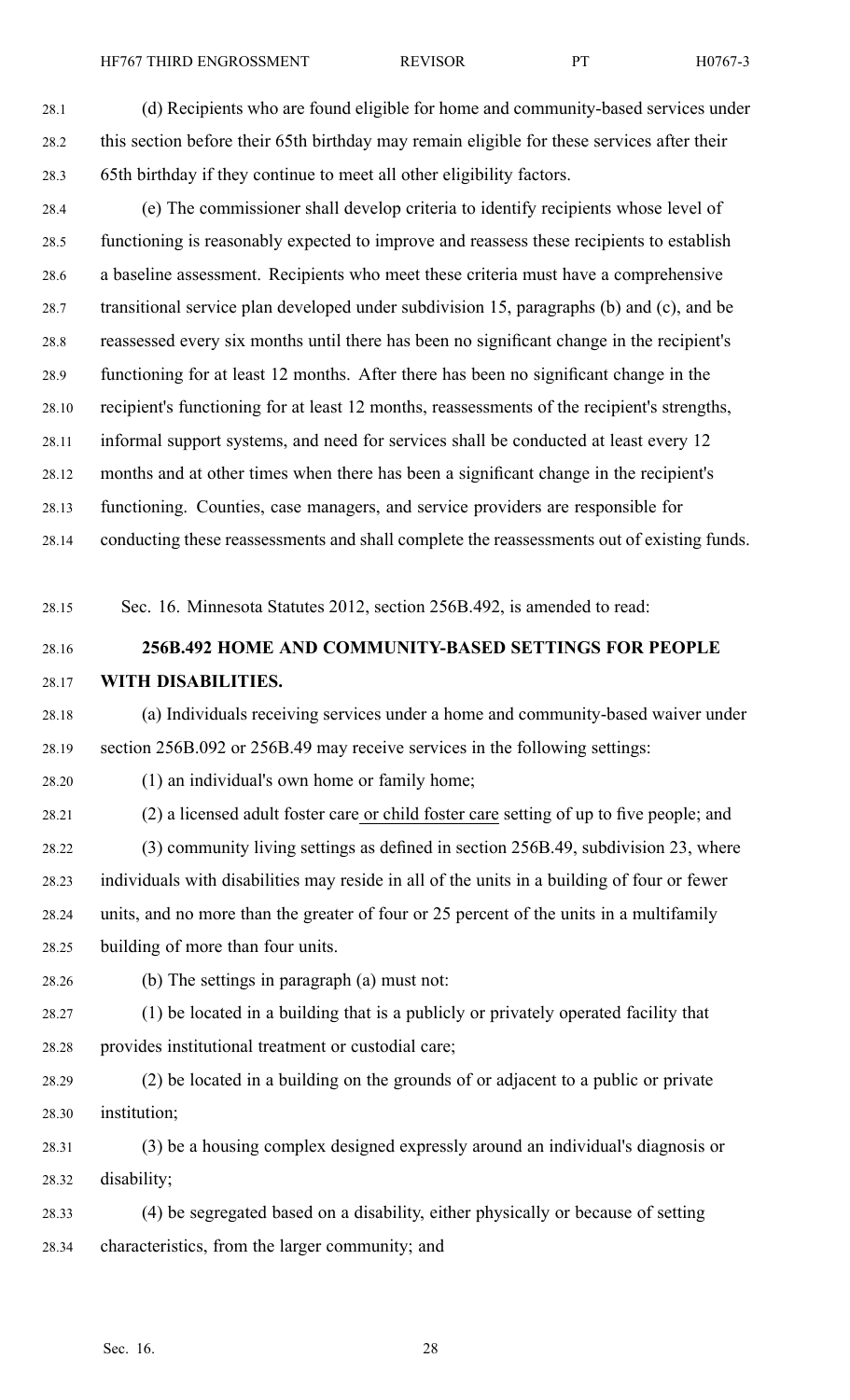29.1 (5) have the qualities of an institution which include, but are not limited to: 29.2 regimented meal and sleep times, limitations on visitors, and lack of privacy. Restrictions 29.3 agreed to and documented in the person's individual service plan shall not result in <sup>a</sup> 29.4 residence having the qualities of an institution as long as the restrictions for the person are 29.5 not imposed upon others in the same residence and are the least restrictive alternative, 29.6 imposed for the shortest possible time to meet the person's needs.

29.7 (c) The provisions of paragraphs (a) and (b) do not apply to any setting in which 29.8 individuals receive services under <sup>a</sup> home and community-based waiver as of July 1, 29.9 2012, and the setting does not meet the criteria of this section.

29.10 (d) Notwithstanding paragraph (c), <sup>a</sup> program in Hennepin County established as 29.11 par<sup>t</sup> of <sup>a</sup> Hennepin County demonstration project is qualified for the exception allowed 29.12 under paragraph (c).

29.13 (e) The commissioner shall submit an amendment to the waiver plan no later than 29.14 December 31, 2012.

29.15 Sec. 17. Minnesota Statutes 2012, section 626.557, subdivision 10, is amended to read: 29.16 Subd. 10. **Duties of county social service agency.** (a) Upon receipt of <sup>a</sup> repor<sup>t</sup> from 29.17 the common entry point staff, the county social service agency shall immediately assess 29.18 and offer emergency and continuing protective social services for purposes of preventing 29.19 further maltreatment and for safeguarding the welfare of the maltreated vulnerable adult. 29.20 The county shall use <sup>a</sup> standardized tool made available by the commissioner. The 29.21 information entered by the county into the standardized tool must be accessible to the 29.22 Department of Human Services. In cases of suspected sexual abuse, the county social 29.23 service agency shall immediately arrange for and make available to the vulnerable adult 29.24 appropriate medical examination and treatment. When necessary in order to protect the 29.25 vulnerable adult from further harm, the county social service agency shall seek authority 29.26 to remove the vulnerable adult from the situation in which the maltreatment occurred. The 29.27 county social service agency may also investigate to determine whether the conditions 29.28 which resulted in the reported maltreatment place other vulnerable adults in jeopardy of 29.29 being maltreated and offer protective social services that are called for by its determination.

29.30 (b) County social service agencies may enter facilities and inspect and copy records 29.31 as par<sup>t</sup> of an investigation. The county social service agency has access to not public 29.32 data, as defined in section 13.02, and medical records under sections 144.291 to 144.298, 29.33 that are maintained by facilities to the extent necessary to conduct its investigation. The 29.34 inquiry is not limited to the written records of the facility, but may include every other 29.35 available source of information.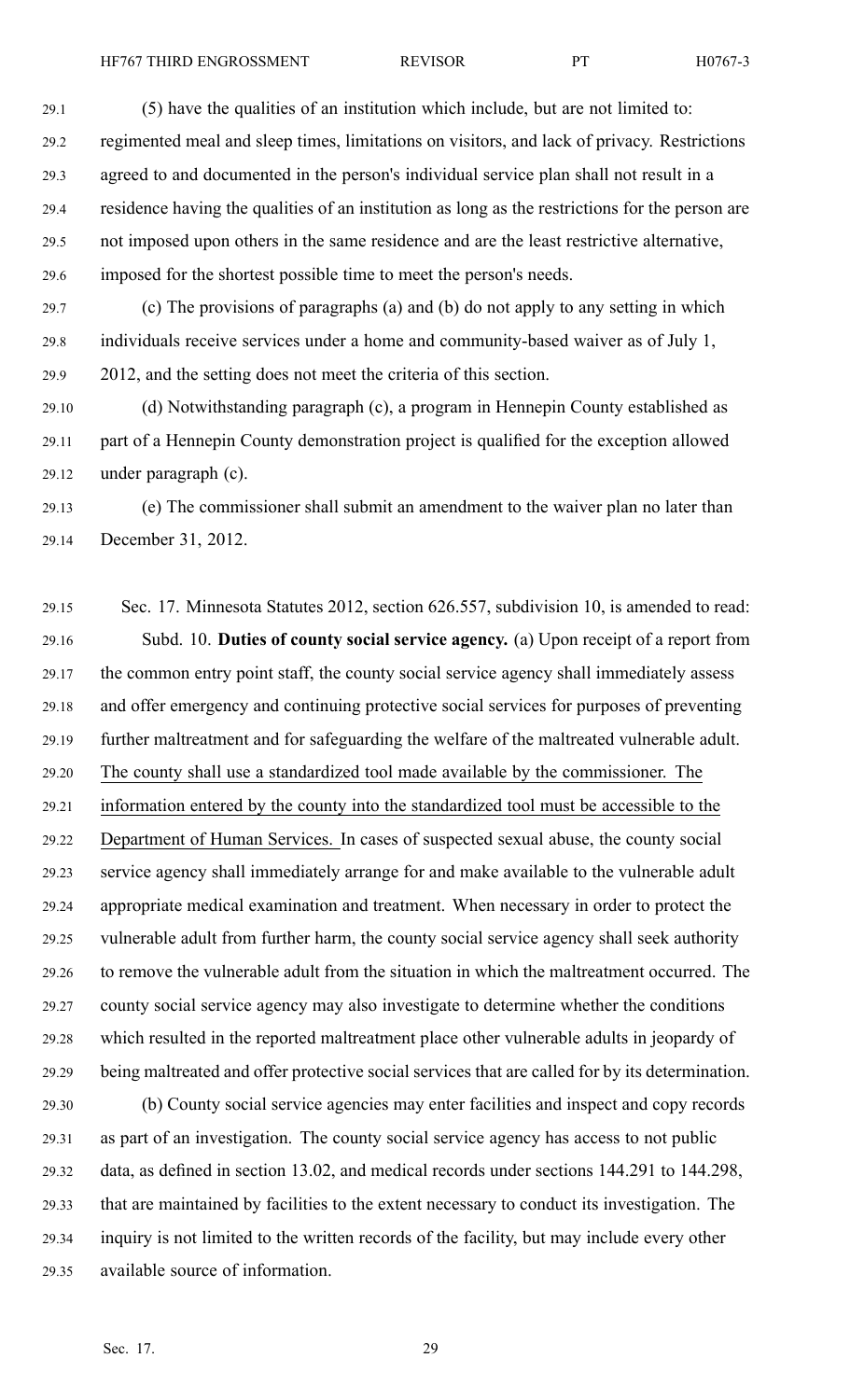30.1 (c) When necessary in order to protect <sup>a</sup> vulnerable adult from serious harm, the 30.2 county social service agency shall immediately intervene on behalf of that adult to help 30.3 the family, vulnerable adult, or other interested person by seeking any of the following: 30.4 (1) <sup>a</sup> restraining order or <sup>a</sup> court order for removal of the perpetrator from the 30.5 residence of the vulnerable adult pursuan<sup>t</sup> to section 518B.01; 30.6 (2) the appointment of <sup>a</sup> guardian or conservator pursuan<sup>t</sup> to sections 524.5-101 to 30.7 524.5-502, or guardianship or conservatorship pursuan<sup>t</sup> to chapter 252A; 30.8 (3) replacement of <sup>a</sup> guardian or conservator suspected of maltreatment and 30.9 appointment of <sup>a</sup> suitable person as guardian or conservator, pursuan<sup>t</sup> to sections 30.10 524.5-101 to 524.5-502; or 30.11 (4) <sup>a</sup> referral to the prosecuting attorney for possible criminal prosecution of the 30.12 perpetrator under chapter 609. 30.13 The expenses of legal intervention must be paid by the county in the case of indigent 30.14 persons, under section 524.5-502 and chapter 563. 30.15 In proceedings under sections 524.5-101 to 524.5-502, if <sup>a</sup> suitable relative or 30.16 other person is not available to petition for guardianship or conservatorship, <sup>a</sup> county 30.17 employee shall presen<sup>t</sup> the petition with representation by the county attorney. The county 30.18 shall contract with or arrange for <sup>a</sup> suitable person or organization to provide ongoing 30.19 guardianship services. If the county presents evidence to the court exercising probate 30.20 jurisdiction that it has made <sup>a</sup> diligent effort and no other suitable person can be found, 30.21 <sup>a</sup> county employee may serve as guardian or conservator. The county shall not retaliate 30.22 against the employee for any action taken on behalf of the ward or protected person even 30.23 if the action is adverse to the county's interest. Any person retaliated against in violation 30.24 of this subdivision shall have <sup>a</sup> cause of action against the county and shall be entitled to 30.25 reasonable attorney fees and costs of the action if the action is upheld by the court. 30.26 Sec. 18. **THIRD-PARTY REIMBURSEMENT FOR LONG-TERM CARE** 30.27 **CONSULTATION SERVICES.**

30.28 The commissioner of human services shall submit <sup>a</sup> reques<sup>t</sup> within 60 days of 30.29 final enactment to the federal governmen<sup>t</sup> to amend the Medicaid cost allocation plan 30.30 to allow county or tribal agencies to contract with nongovernmental organizations to 30.31 conduct assessments under Minnesota Statutes, section 256B.0911, and be reimbursed for 30.32 assessments conducted under contract. Upon federal approval, this shall be incorporated

30.33 into the alternative paymen<sup>t</sup> methodology under Minnesota Statutes, section 256B.0911,

30.34 subdivision 6, paragraph (h).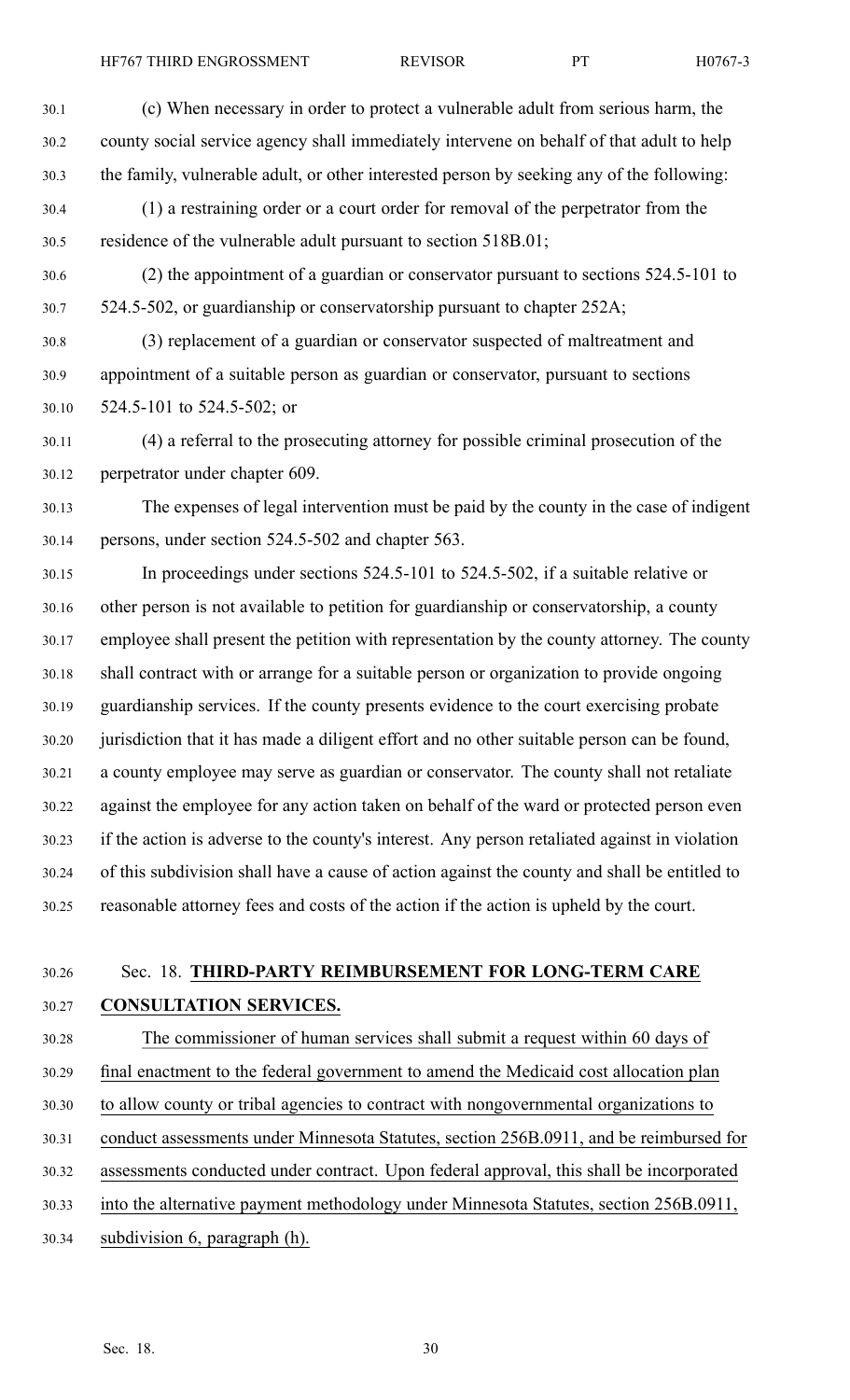| 31.1  | Sec. 19. RECOMMENDATIONS FOR FURTHER CASE MANAGEMENT                                        |
|-------|---------------------------------------------------------------------------------------------|
| 31.2  | <b>REDESIGN.</b>                                                                            |
| 31.3  | (a) By February 1, 2014, the commissioner of human services shall develop a                 |
| 31.4  | legislative report with specific recommendations and language for proposed legislation to:  |
| 31.5  | (1) increase opportunities for choice of case management service provider;                  |
| 31.6  | (2) define the service of case management to include the identification of roles and        |
| 31.7  | activities of a case manager to avoid duplication of services;                              |
| 31.8  | (3) provide guidance on caseload size to reduce variation across the state;                 |
| 31.9  | (4) develop a statewide system to standardize case management provider standards,           |
| 31.10 | which may include establishing a licensure or certification process;                        |
| 31.11 | (5) develop reporting measures to determine outcomes for case management services           |
| 31.12 | to increase continuous quality improvement;                                                 |
| 31.13 | (6) establish rates for the service of case management that are transparent and             |
| 31.14 | consistent for all medical assistance-paid case management;                                 |
| 31.15 | (7) develop information for case management recipients to make an informed choice           |
| 31.16 | of case management service provider; and                                                    |
| 31.17 | (8) provide waiver case management recipients with an itemized list of case                 |
| 31.18 | management services provided on a monthly basis.                                            |
| 31.19 | (b) The commissioner shall consult with existing stakeholder groups which include           |
| 31.20 | representatives of counties, tribes, disability and senior advocacy groups including mental |
| 31.21 | health stakeholders, managed care organizations, and service providers in preparing the     |
| 31.22 | recommendations and language for proposed legislation. The commissioner shall present       |
| 31.23 | findings, recommendations, and proposed legislation to the chairs and ranking minority      |
| 31.24 | members of the legislative committees with jurisdiction over health and human services      |
| 31.25 | policy and finance by February 1, 2014.                                                     |
|       |                                                                                             |

- 31.26 Sec. 20. **REPEALER.**
- 31.27 (a) Minnesota Statutes 2012, section 256B.437, subdivision 8, is repealed.
- 31.28 (b) Laws 2012, chapter 216, article 11, section 31, is repealed.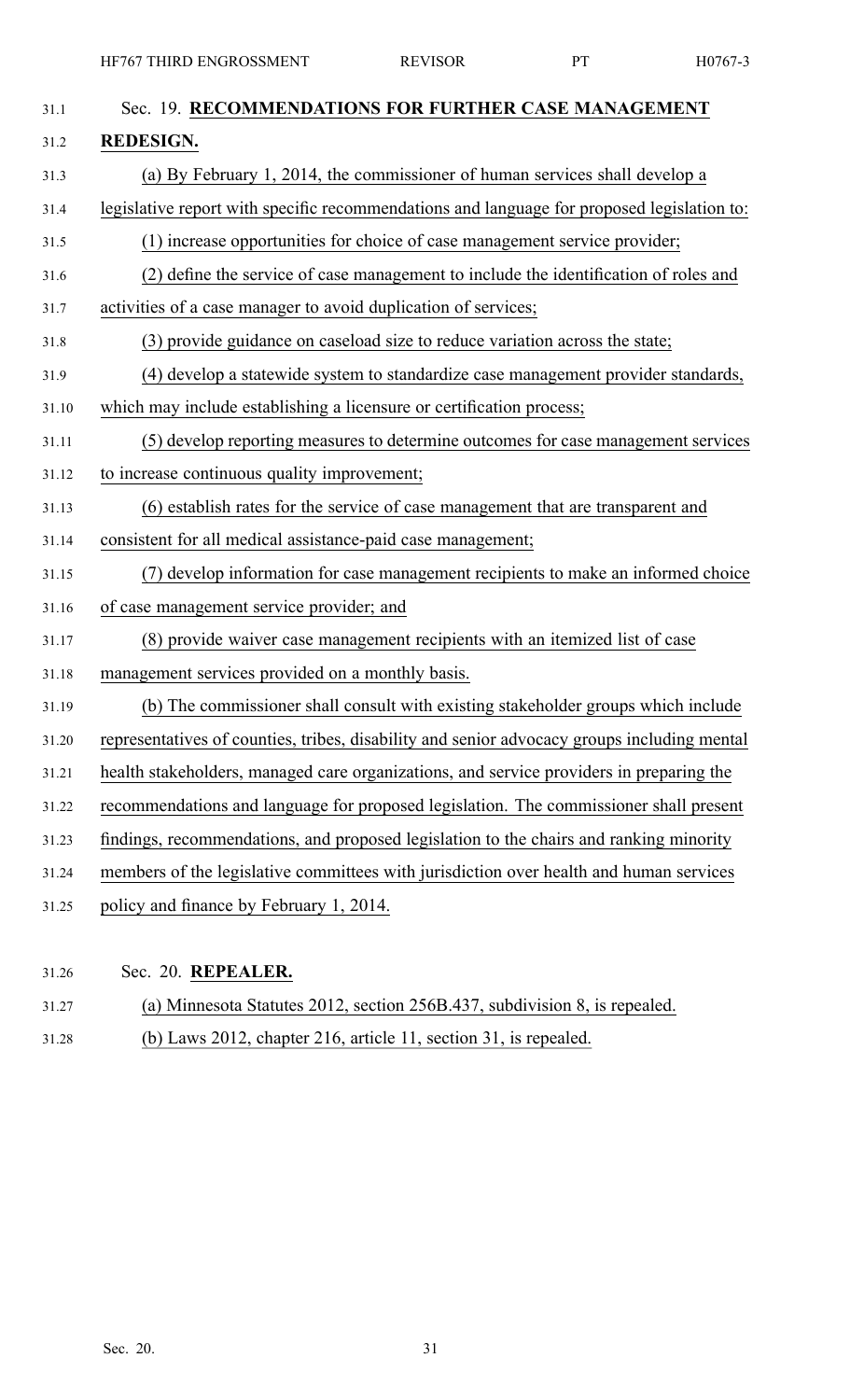### APPENDIX Repealed Minnesota Statutes: H0767-3

# **256B.437 NURSING FACILITY VOLUNTARY CLOSURE; ALTERNATIVES.**

Subd. 8. **County costs.** The commissioner of human services shall allocate funds for relocation costs incurred by counties for planned closures under this section as provided under section 144A.161, subdivision 11.